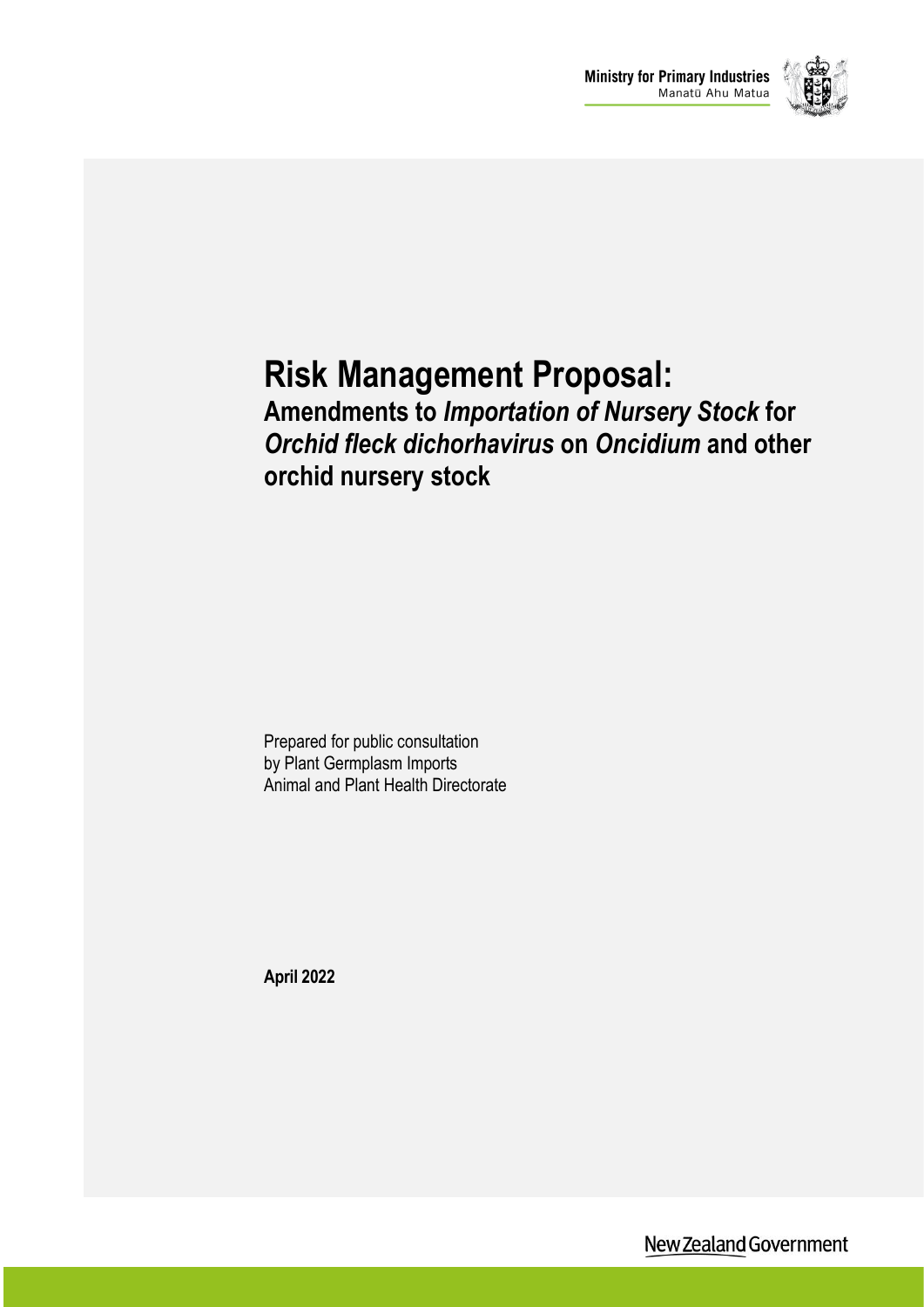### **Disclaimer**

While every effort has been made to ensure the information in this publication is accurate, the Ministry for Primary Industries does not accept any responsibility or liability for error of fact, omission, interpretation or opinion that may be present, nor for the consequences of any decisions based on this information.

This publication is also available on the Ministry for Primary Industries website at <http://www.mpi.govt.nz/news-and-resources/publications/>

© Crown Copyright – Ministry for Primary Industries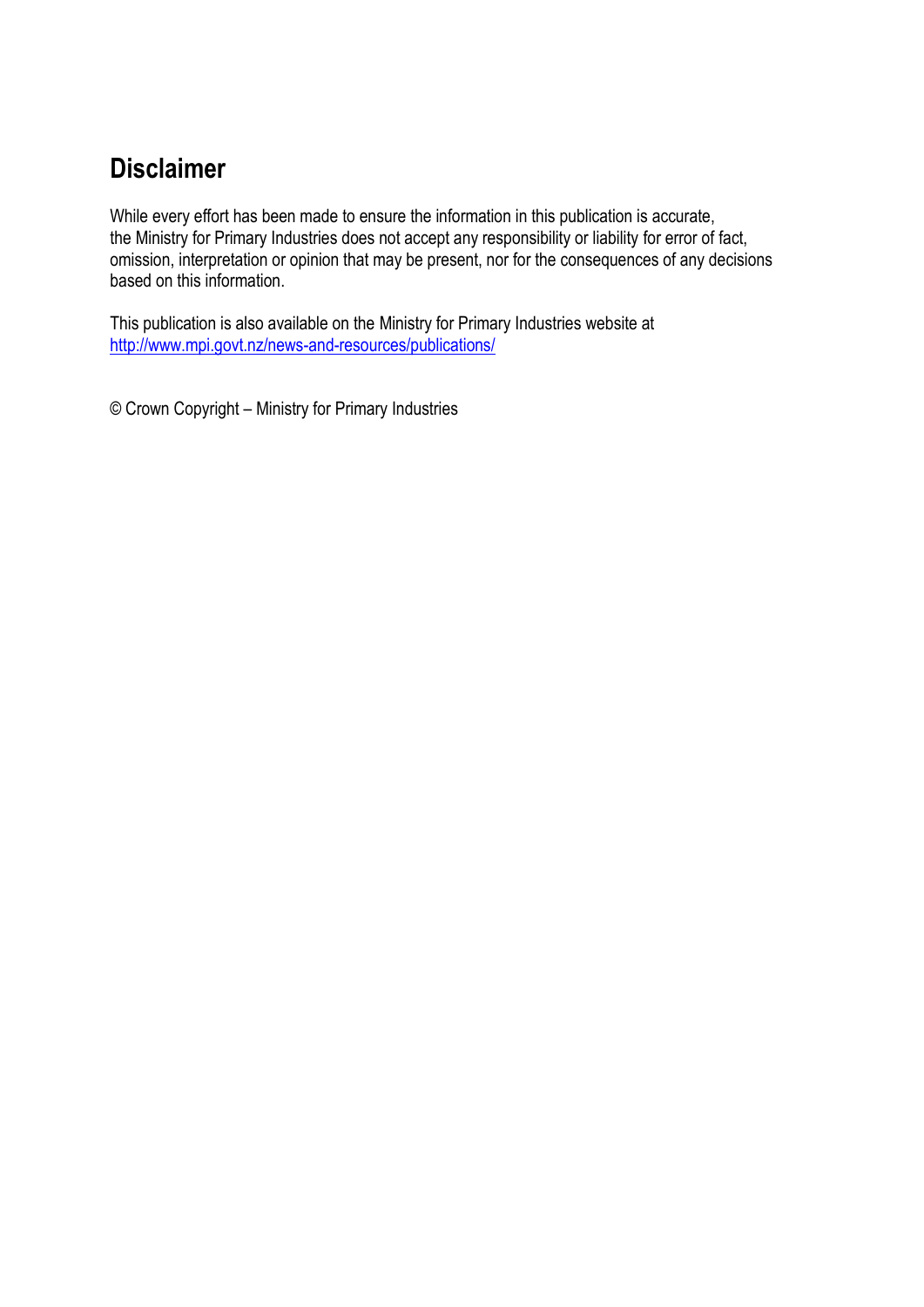### **Contents** Page

#### **Submissions 1**

| 1<br>1.1<br>1.2<br>1.3<br>1.4 | <b>General information</b><br>Purpose<br>Timing and consultation<br>Background for this proposal<br>Risk assessment for OFV | 3<br>3<br>3<br>3<br>3 |
|-------------------------------|-----------------------------------------------------------------------------------------------------------------------------|-----------------------|
| $\overline{2}$                | <b>Proposed amendment</b>                                                                                                   | 5                     |
| 3                             | Rationale for the proposed amendment                                                                                        | 7                     |
| 4                             | Feasibility of the proposed change to the standard                                                                          | 7                     |
| 5                             | <b>References</b>                                                                                                           | 8                     |
|                               | Appendix                                                                                                                    | 9                     |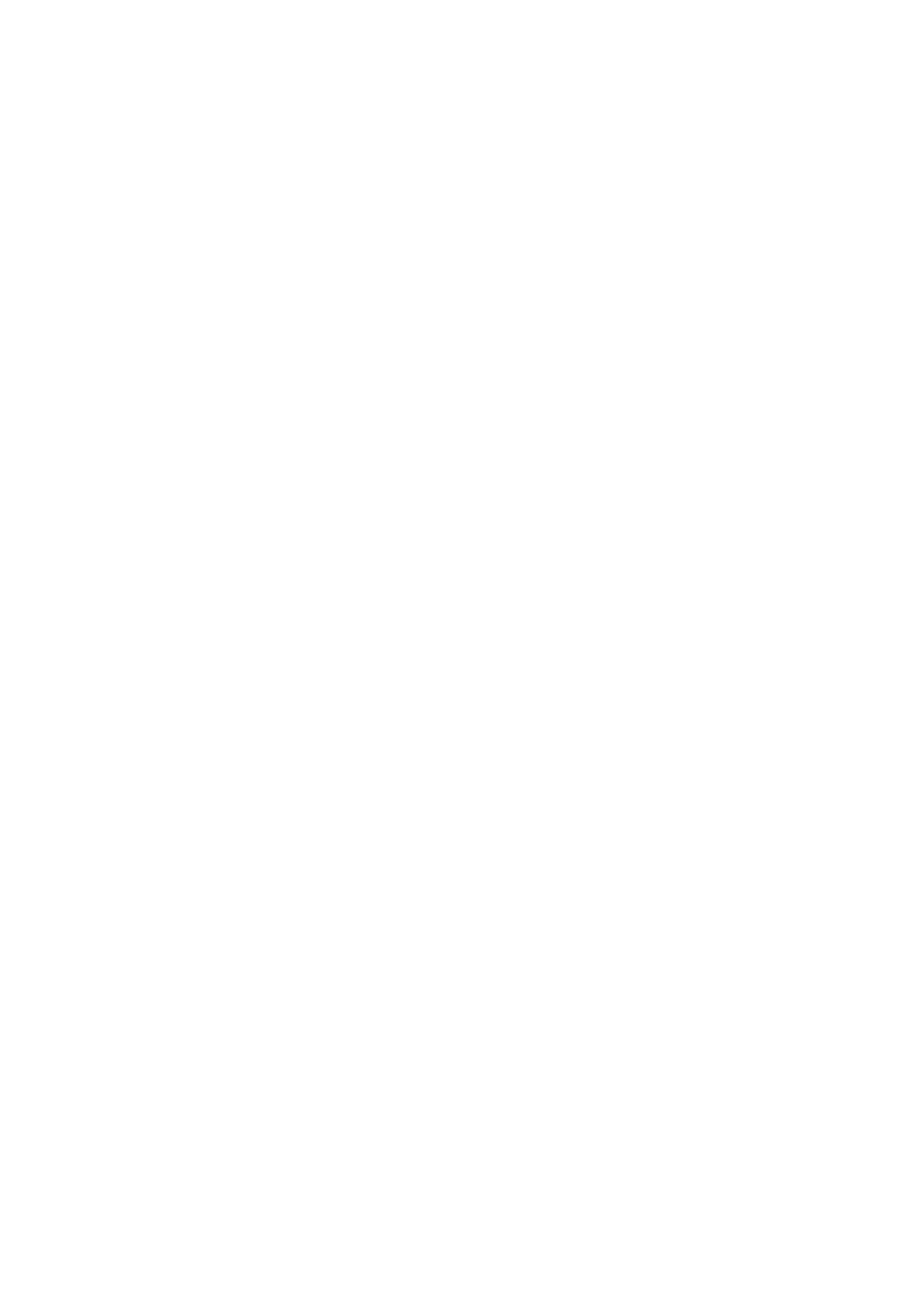### **Submissions**

The New Zealand Ministry for Primary Industries (NZ MPI) invites formal comment on the amended import health standard *Importation of Nursery Stock* (155.02.06) (the standard) with measures to manage the orchid strain of *Orchid fleck dichorhavirus* (OFV) on *Oncidium* and other orchid genera. The amended standard is supported by this risk management proposal.

An import health standard "specifies requirements to be met for the effective management of risks associated with arrival of craft or risk goods" (section 24E, Biosecurity Act 1993). NZ MPI must consult with interested parties in accordance with section 23 of the Biosecurity Act 1993. NZ MPI therefore seeks formal comment on the following changes to the standard for OFV:

- growing season inspection in 2 post-entry quarantine; and
- testing of plant material with disease symptoms.

These changes apply to whole plants and cuttings of all orchid nursery stock hosts listed in this risk management proposal (RMP).

Please send your comments electronically and include the following:

- the title of this consultation document (Amendments to the *Importation of Nursery Stock* standard (155.02.06) for *Orchid fleck dichorhavirus* on orchid nursery stock hosts) in the subject line of your email;
- your name and title (if applicable);
- your organisation's name (if applicable); and
- technical information that supports your submission

To help us better understand your comments:

- Make your comments specific to a section/requirement of the standard.
- Provide reasons, data and supporting published references to support your comments.
- Use examples to illustrate your points.

Send submissions to **PlantImports@mpi.govt.nz.** 

If you wish to send comments by post, please send them to the following address:

Plant Germplasm Imports Animal and Plant Health Directorate Ministry for Primary Industries PO Box 2526 Wellington 6140 New Zealand

Submissions received by the close of business **9 May 2022** will be considered during the development of the final standard. Submissions received after the closing date may be held on file for consideration when the issued standard is next reviewed.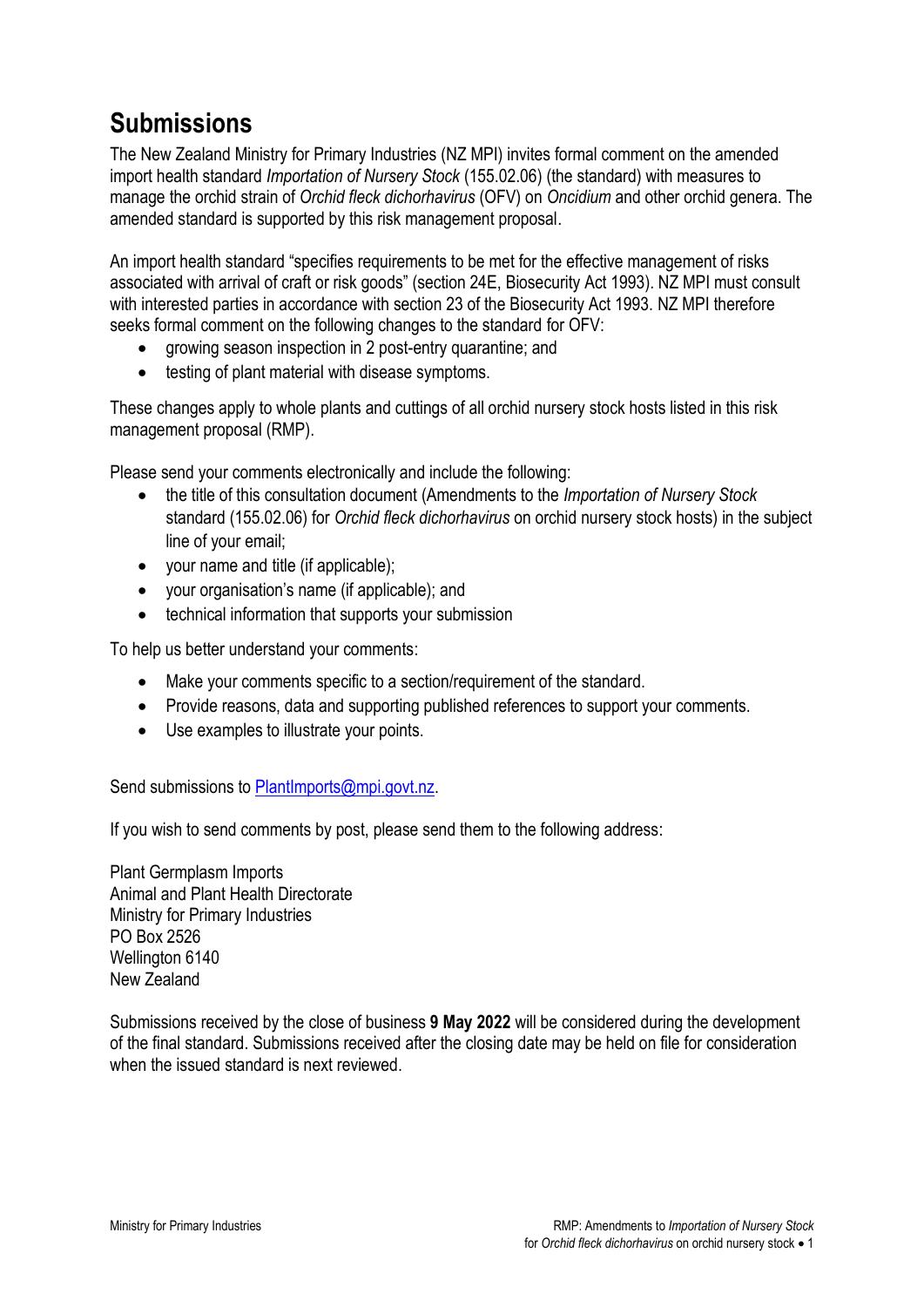#### **Official Information Act 1982**

Please note that your submission is public information, and it is NZ MPI policy to publish submissions and the review of submissions on the NZ MPI website. Submissions may also be the subject of requests for information under the Official Information Act 1982 (OIA). The OIA specifies that information is to be made available to requesters unless there are sufficient grounds for withholding it. Submitters may wish to indicate grounds for withholding specific information contained in their submission, such as information being commercially sensitive or personal. Any decision to withhold information requested under the OIA is reviewable by the Ombudsman.

#### **International context for regulation of risk goods**

The World Trade Organization Agreement on the Application of Sanitary and Phytosanitary Measures (SPS Agreement) sets in place rules that protect each country's sovereign right to take the measures necessary to protect the life or health of its people, animals, and plants, while at the same time facilitating trade. It embodies and promotes the use of science-based risk assessments to manage the risks associated with the international movement of goods. The SPS Agreement guides how New Zealand sets standards and makes decisions related to biosecurity. In particular, it is important to maintain the standards of transparency and scientific rigour required by the SPS Agreement and to make decisions as quickly as possible. This will encourage other countries to comply with the rules of the SPS Agreement and also demonstrate that New Zealand's strict controls are justified to countries that challenge them.

#### **Domestic context for regulation of risk goods**

The New Zealand biosecurity system is regulated through the Biosecurity Act 1993 (the Act). Section 22 of the Act describes an import health standard and requires all risk goods imported into New Zealand be managed by one. NZ MPI is the New Zealand government ministry responsible for maintaining biosecurity standards for the effective management of risks associated with the importation of risk goods into New Zealand (Part 3, Biosecurity Act 1993). MPI is committed to the principles of transparency and evidence-based technical justification for all phytosanitary measures, new and amended, imposed on importing pathways. MPI periodically reviews all import health standards, related documents and other standards so that the legal requirements are clear, and information is consistently presented and as easy as possible to understand.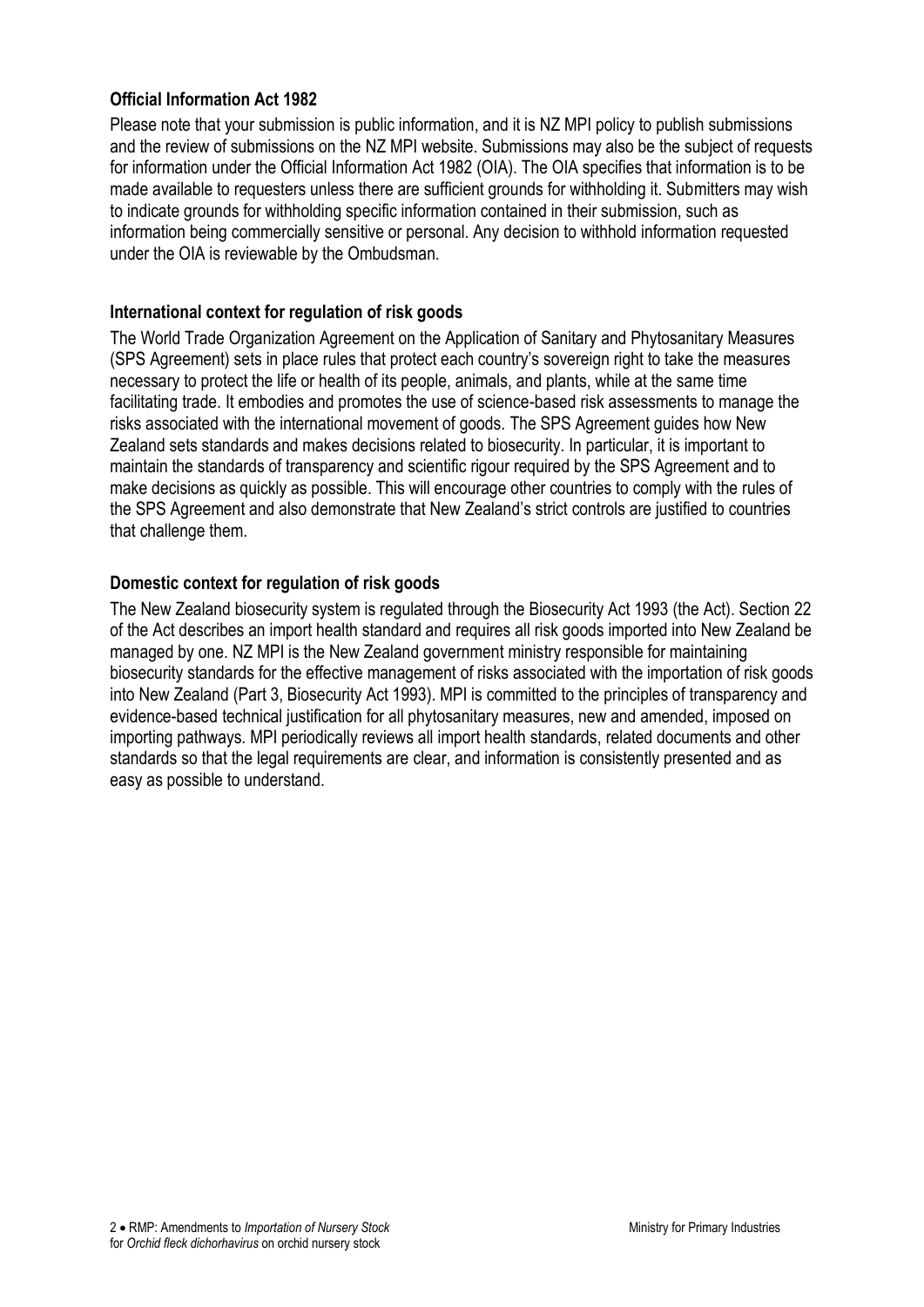### **1 General information**

#### **1.1 Purpose**

(1) The purpose of this document is to outline a proposed amendment to the import health standard *Importation of Nursery Stock* (155.02.06) (the *Nursery Stock* standard) with measures to manage the orchid strain of *Orchid fleck dichorhavirus* (OFV) on 18 orchid genera.

#### **1.2 Timing and consultation**

(2) The proposed amendment to *Importation of Nursery Stock* was released for consultation on **11 April 2022** and will remain open for consultation until **5pm on 9 May 2022**.

#### **1.3 Background for this proposal**

- (3) In January 2020, NZ MPI received a request to have additional *Oncidium* species and their hybrids added to the Plants Biosecurity Index (PBI) as available for import under the *Nursery Stock* standard.
- (4) An NZ MPI risk analysis identified one pest, the orchid strain of OFV*,* that naturally infects *Oncidium* species and may not be managed by current import requirements.
- (5) Currently, 30 *Oncidium* species are listed in the PBI as approved for import under the *Calanthe* schedule in the *Nursery Stock* standard.
- (6) Once NZ MPI have received feedback on the amendment proposed in this document and made any changes to the standard as a result, additional *Oncidium* species will be added to the PBI as approved for import into New Zealand. A full list of all *Oncidium* species is provided in the appendix of this document.
- (7) The orchid strain of OFV naturally infects 18 orchid genera available for import, including *Oncidium*. The measures in this RMP apply to whole plants and cuttings of all identified host genera.
- (8) All evidence provided below was taken from the NZ MPI risk analysis (MPI, 2021), unless otherwise cited.

### **1.4 Risk assessment for OFV**

#### **1.4.1 General biology**

- (9) OFV is a viral plant pathogen that is found in the nucleus of the plant cell. It is not a systemic virus, rather the virus causes localised chlorotic and necrotic lesions on plant leaves. In severe cases, these lesions can result in the decline and death of infected plants.
- (10) OFV is known to naturally infect species in 31 orchid genera. Of the known orchid host genera, 18 are listed in the PBI as available for import (table 1).
- (11) The full host range of OFV may be determined by the host range of its mite vector *B. californicus*, so there is the possibility of new unidentified hosts, including New Zealand native orchid species.
- (12) The virus has been reported to cause systemic leaf symptoms. However, this was in experimentally infected hosts and only occurred at high temperature (above 30°C).
- (13) There are two known strains of OFV:
	- a. orchid (subgroups 1 and 2); and
	- b. citrus.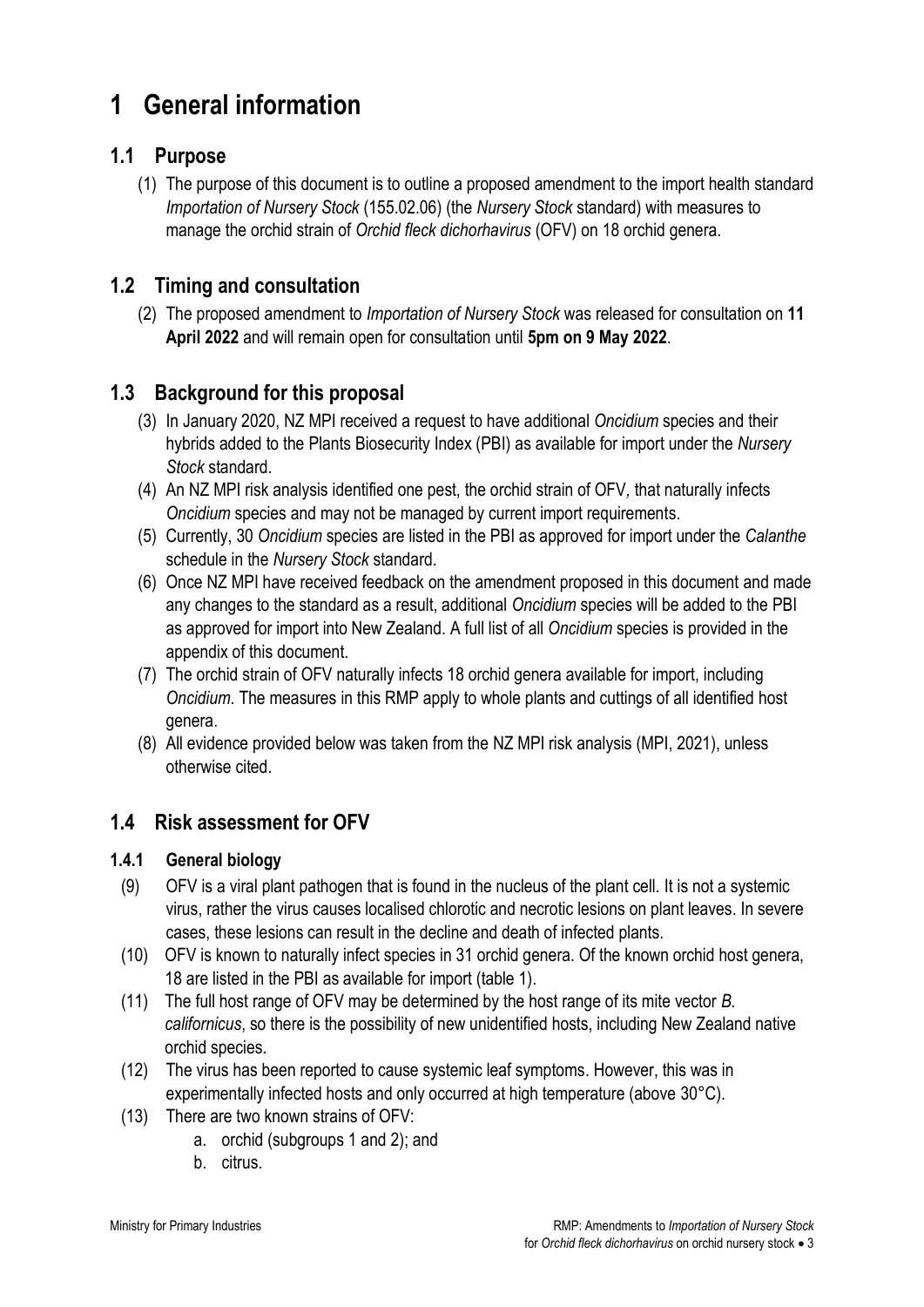- (14) Subgroup 1 of the orchid strain includes most isolates collected from Australia, Germany, South Africa, and the Americas. Subgroup 2 includes only five isolates from Germany, Costa Rica and East Asian countries.
- (15) The citrus strain of OFV is not known to naturally infect orchid species. However, the orchid strain of OFV has been found infecting orange (*Citrus sinensis*) in South Africa, causing citrus leprosis symptoms on infected orange trees and fruit. The virus is currently a regulated virus on *Citrus* plants for planting imported into New Zealand.
- (16) In addition to orchid genera, the virus can naturally infect *Cordyline, Liriope, Alcea* and *Citrus*  species.

#### **1.4.2 Potential impacts in New Zealand**

- (17) An incursion of OFV in New Zealand could cause the following impacts to the orchid flower industry:
	- a. A reduction in plant quality with potential for infected plants to need to be destroyed because there are no treatment options to eradicate OFV from plants.
		- i. Meristem tissue culture has been reported to eliminate viral infection from high value plants, but it is expensive and laborious with variable success rates.
	- b. A reduction in the number and quality of flowers. Chlorotic and necrotic lesions and reddening of leaves diminish the appearance of the orchid plant and consequently can reduce the value and saleability.
	- c. A reduction to the fitness of the plant rendering it susceptible to secondary infections from fungal and bacterial pathogens.
	- d. Increased costs in pest management, surveillance, and export costs. Countries where OFV is absent or regulated are likely to increase phytosanitary measures for orchid exports.
		- i. Over the last 10 years, New Zealand has exported 11 orchid genera. These include *Cymbidium, Dendrobium, Oncidium, Phalaeonpsis* and *Zygopetaluum.*
		- ii. In 2019 the export value of Orchid cut flowers was NZD\$10.9 million.
		- iii. The virus is an A1 pest for the European Union. French Polynesia, India and Mauritius all have international quarantine regulations for OFV on plant material (ONZPR, 2021).
		- iv. Countries where citrus leprosis, a disease on Citrus caused by OFV, is absent or regulated may also increase measures.
- (18) OFV has the potential to cause unwanted impacts to Citrus sinensis production in New Zealand.

#### **1.4.3 Transmission**

- (19) OFV is known to be transmitted by the false spider mite *Brevipalpus californicus*:
	- a. *B. californicus* is present in New Zealand.
	- b. The mite acquires the virus by feeding on infected tissue.
	- c. Transmission of OFV by *B. californicus* is persistent. Once acquired, the mite can continue to transmit the virus throughout its life.
	- d. While there is no evidence of other mite or insect vectors of OFV, New Zealand has two other species of *Brevipalpus* that are known to transmit other citrus leprosis viruses.
- (20) There are no reports of mechanical transmission of OFV via tools during pruning and other cultivation practices.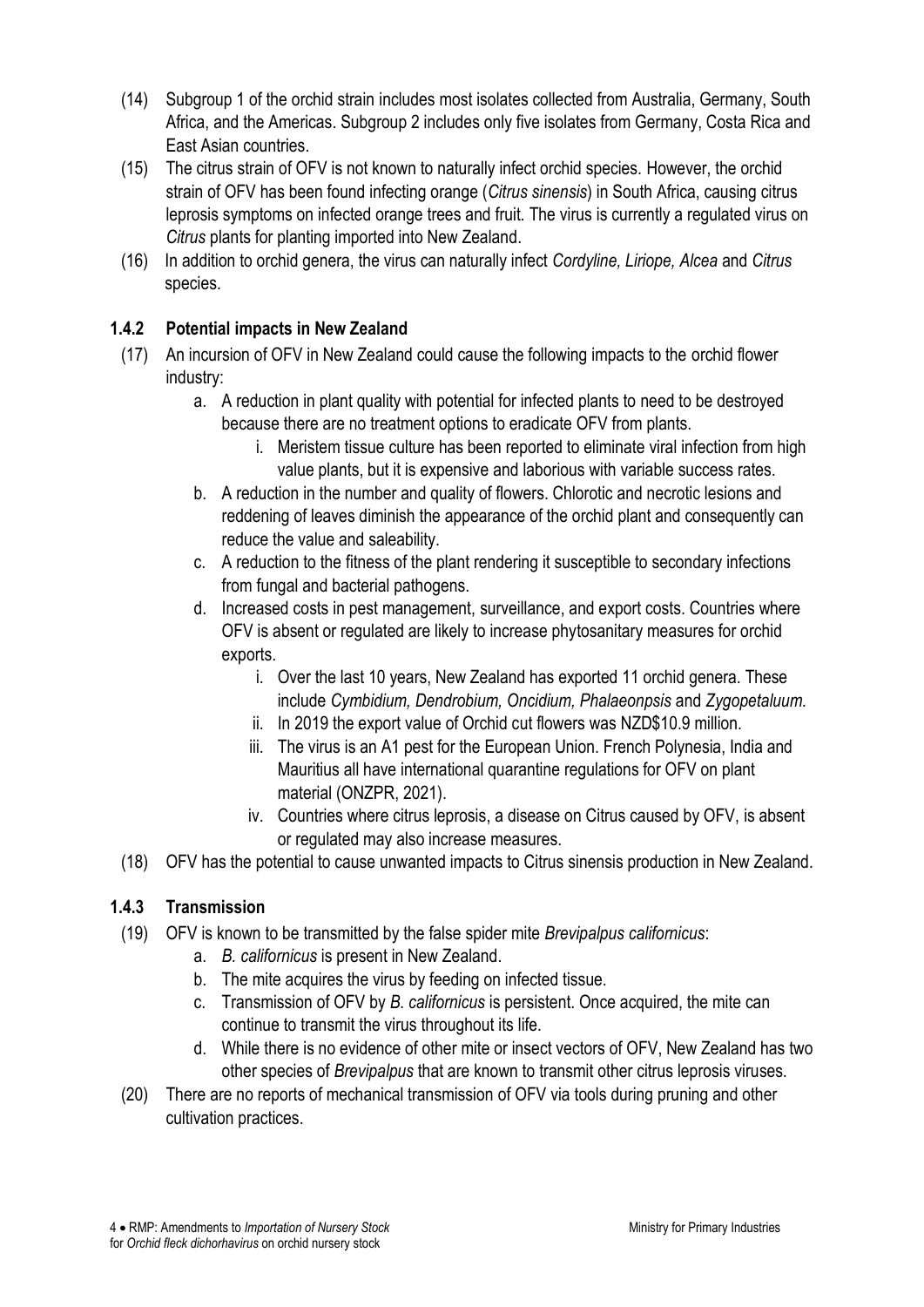Table 1: Orchid genera that can be naturally infected by the orchid strain of OFV. Genera highlighted in **bold** are available for import into New Zealand under the *Nursery Stock* standard as of March 2022.

| Genus                | Number of species available for | Import specification for nursery |
|----------------------|---------------------------------|----------------------------------|
|                      | import into NZ (Includes        | stock                            |
|                      | synonyms)                       |                                  |
| Amblostoma           | n/a                             | n/a                              |
| Angraecum            | 26                              | L2 (Basic)                       |
| Angulorea            | n/a                             | n/a                              |
| <b>Bulbophyllum</b>  | 41                              | L2 (Basic)                       |
| <b>Calanthe</b>      | 24                              | <b>Calanthe</b>                  |
| Cattleya             | 45                              | <b>Calanthe</b>                  |
| Cymbidium            | 34                              | Epipremnum                       |
| <b>Dendrobium</b>    | 242                             | L <sub>2</sub> (Basic)           |
| <b>Dendrochilum</b>  | 8                               | L <sub>2</sub> (Basic)           |
| Diplocaulobium       | n/a                             | n/a                              |
| <b>Encyclia</b>      | 31                              | L <sub>2</sub> (Basic)           |
| Epidendron           | n/a                             | n/a                              |
| Hamelwellsara        | n/a                             | n/a                              |
| Hormidium            | n/a                             | n/a                              |
| Liparis              | n/a                             | n/a                              |
| <b>Maxillaria</b>    | 19                              | L2 (Basic)                       |
| <b>Miltonia</b>      | 15                              | L <sub>2</sub> (Basic)           |
| Octomeria            | n/a                             | n/a                              |
| <b>Odontoglossum</b> | $\overline{7}$                  | <b>Calanthe</b>                  |
| <b>Oncidium</b>      | 30                              | <b>Calanthe</b>                  |
| Pescatorea           | n/a                             | n/a                              |
| <b>Phaius</b>        | 4                               | <b>Calanthe</b>                  |
| <b>Phalaenopsis</b>  | 46                              | <b>Phalaenopsis</b>              |
| Pleurothallis        | n/a                             | n/a                              |
| Prostechea           | n/a                             | n/a                              |
| <b>Schomburgkia</b>  | $\overline{7}$                  | <b>Calanthe</b>                  |
| <b>Stanhopea</b>     | 13                              | <b>Calanthe</b>                  |
| <b>Tetragamestus</b> | n/a                             | n/a                              |
| <b>Trichopilia</b>   | $6\phantom{a}$                  | L2 (Basic)                       |
| Wilsonara            | n/a                             | n/a                              |
| Zygopetalum          | 8                               | L <sub>2</sub> (Basic)           |

### **2 Proposed amendment**

- (21) NZ MPI proposes to manage the orchid strain of OFV on whole plants and with growing season inspection because:
	- a. OFV meets the criteria to be a regulated quarantine pest for New Zealand.
		- i. The virus is not known to be present in New Zealand.
		- ii. It is known to be associated with plants eligible for import into New Zealand and may enter of host plant material.
		- iii. If established, OFV has the potential to cause unacceptable impacts to the orchid flower industry and the citrus industry in New Zealand.
	- b. Infected plant material is likely to express symptoms in post-entry quarantine (PEQ) and be detected by visual inspection.
		- i. OFV infections are visually detectable on hosts within 2-3 weeks. The minimum PEQ period for whole plants and cuttings is 3 months.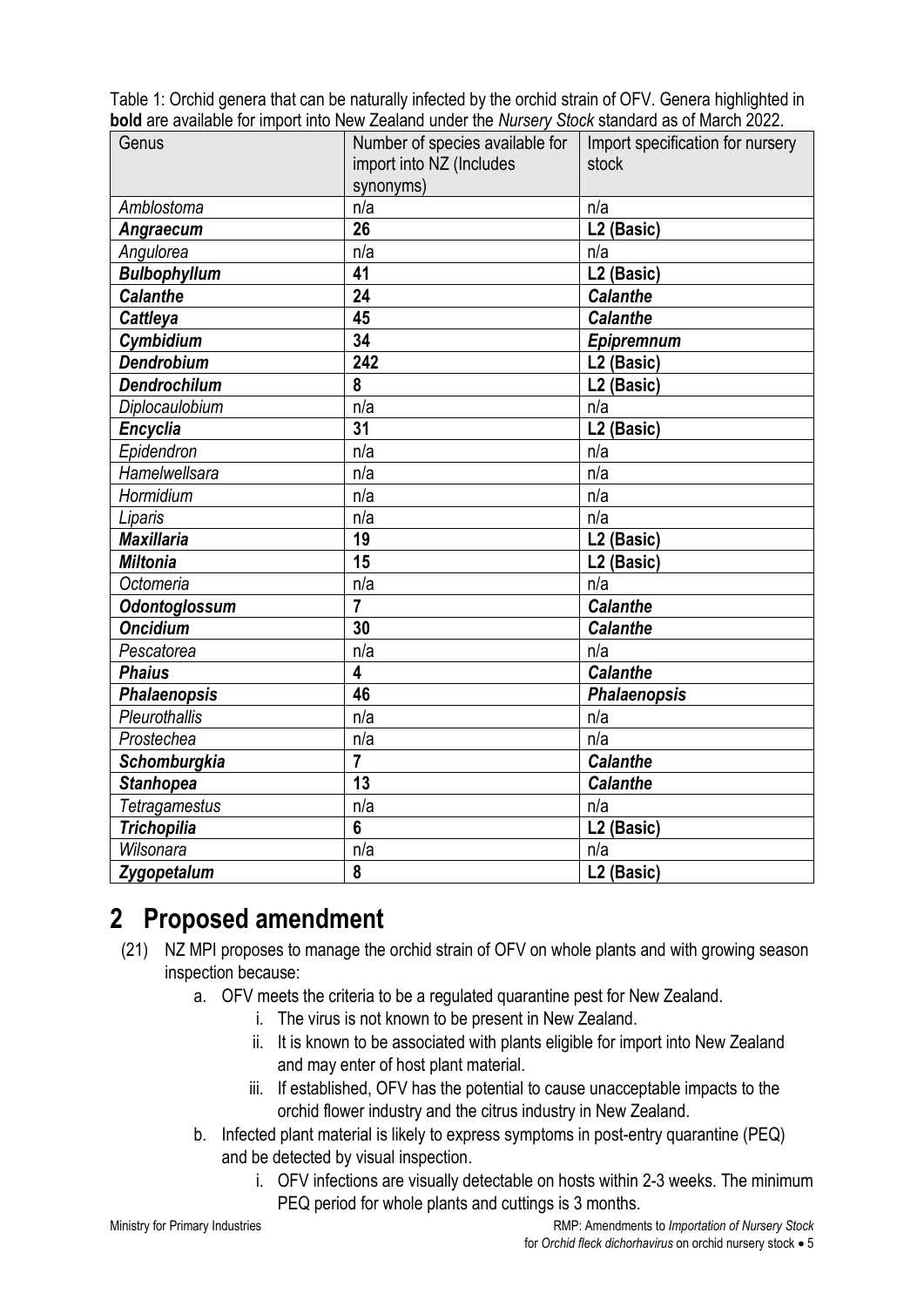- c. OFV can be detected by PCR if symptoms develop.
	- i. MPI's Plant Health and Environment Laboratory have a PCR assay for OFV detection.
- (22) OFV will be added as a quarantine pest in the *Calanthe* schedule.
- (23) Host genera that are currently imported under 'L2 (Basic)' and *Epipremnum* conditions, will be imported under a new schedule, *Dendrobium,* of the nursery stock standard (Table 2). OFV will be added as a quarantine pest in this new schedule.
- (24) Measures will not apply to *Phalaenopsis* whole plants exported under the Taiwan Official Assurance Programme (OAP), because:
	- a. OFV is not known to be present in Taiwan,
	- b. the virus is managed by the requirements of the OAP.
- (25) Measures will apply to *Phalaenopsis* whole plants that are not exported under the OAP.
- (26) Measures will not apply to tissue culture (plants in vitro) because:
	- a. NZ MPI considers that risk of OFV being introduced on tissue culture is low.
		- i. The virus is not systemic, causing only localised infections in host plants.
		- ii. At this stage, there is no evidence to suggest that symptoms will not be seen on infected plant material used for tissue culture production.
		- iii. It is assumed that only healthy mother plants will be used for tissue culture propagation.

| Genus         | Current import specification for<br>nursery stock | Proposed import specification<br>for nursery stock |
|---------------|---------------------------------------------------|----------------------------------------------------|
| Angraecum     | L2 (Basic)                                        | Dendrobium                                         |
| Bulbophyllum  | L2 (Basic)                                        | Dendrobium                                         |
| Calanthe      | Calanthe                                          | Calanthe                                           |
| Cattleya      | Calanthe                                          | Calanthe                                           |
| Cymbidium     | Epipremnum                                        | Dendrobium                                         |
| Dendrobium    | L <sub>2</sub> (Basic)                            | Dendrobium                                         |
| Dendrochilum  | L2 (Basic)                                        | Dendrobium                                         |
| Encyclia      | L2 (Basic)                                        | Dendrobium                                         |
| Maxillaria    | L <sub>2</sub> (Basic)                            | Dendrobium                                         |
| Miltonia      | L2 (Basic)                                        | Dendrobium                                         |
| Odontoglossum | Calanthe                                          | Calanthe                                           |
| Oncidium      | Calanthe                                          | Calanthe                                           |
| <b>Phaius</b> | Calanthe                                          | Calanthe                                           |
| Phalaenopsis  | Phalaenopsis                                      | Phalaenopsis                                       |
| Schomburgkia  | Calanthe                                          | Calanthe                                           |
| Stanhopea     | Calanthe                                          | Calanthe                                           |
| Trichopilia   | L2 (Basic)                                        | Dendrobium                                         |
| Zygopetalum   | L <sub>2</sub> (Basic)                            | Dendrobium                                         |

Table 2: Orchid genera that can be naturally infected by OFV and are eligible for import, and proposed update to import specifications for nursery stock in the Plants Biosecurity Index (PBI).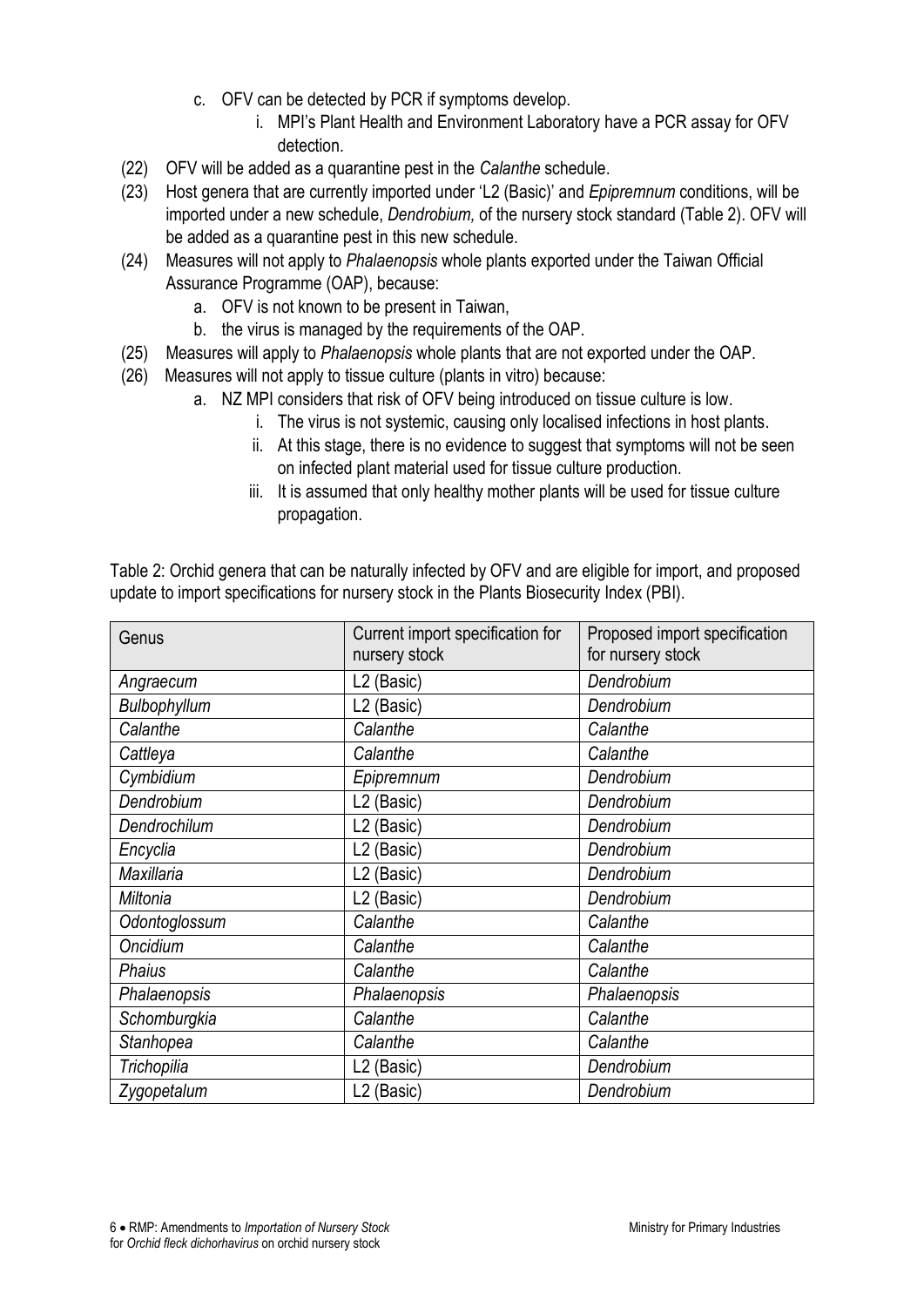### **3 Rationale for the proposed amendment**

- (27) The orchid strain of OFV was identified as an unmanaged biosecurity risk on imported orchid genera. This RMP outlines an amendment to the *Nursery Stock* standard which will manage this risk.
- (28) The intention of the amendment is to protect:
	- a. New Zealand orchid production,
	- b. *Citrus sinensis* production, and
	- c. New Zealand native orchids and *Cordyline* spp.
- (29) Managing the risk of OFV will also allow:
	- a. the safe trade of *Oncidium* species, and
	- b. increase import opportunities for New Zealand *Oncidium* growers and collectors.

### **4 Feasibility of the proposed change to the standard**

- (30) The proposed measures are not expected to change the import process for whole plants and cuttings of *Oncidium* and other host genera into New Zealand, for the following reason:
	- a. Growing season inspection in post-entry quarantine is an existing requirement in the *Nursery Stock* standard for imported whole plants and cuttings of the host genera identified in this RMP.
	- b. Diagnostic testing will only be required if host plants exhibit symptoms of infection.
		- i. MPI acknowledge that extra costs will be associated with diagnostic testing when required.
		- ii. Infected plants may be required to be destroyed to prevent the spread of the virus. However, the best course of action will be determined on a case-by-case basis.
	- c. Since 2015, host plants have largely been imported as tissue culture (table 3).

| Genera        | Quantity (units)     | Commodity type(s) |
|---------------|----------------------|-------------------|
| Angraecum     | 573                  | Tissue culture    |
| Bulbophyllum  | 2321                 | Tissue culture    |
| Calanthe      | 431                  | Tissue culture    |
| Cattleya      | 3778                 | Tissue culture    |
| Cymbidium     | 54427                | Tissue culture    |
| Dendrobium    | 7023                 | Tissue culture    |
| Dendrochilum  | 40                   | Tissue culture    |
| Encyclia      | 137                  | Tissue culture    |
| Maxillaria    | 24                   | Tissue culture    |
| Miltonia      | 8665                 | Tissue culture    |
| Odontoglossum | 6510                 | Tissue culture    |
| Oncidium      | 18604                | Tissue culture    |
| <b>Phaius</b> | 40                   | Tissue culture    |
| Phalaenopsis  | 929501               | Rooted cuttings   |
|               |                      | Tissue culture    |
| Schomburgkia  | 11                   | Tissue culture    |
| Stanhopea     | 12                   | Tissue culture    |
| Trichopilia   | No history of import |                   |

Table 3: History of trade for orchid hosts of OFV (1 January 2015 – 28 October 2021)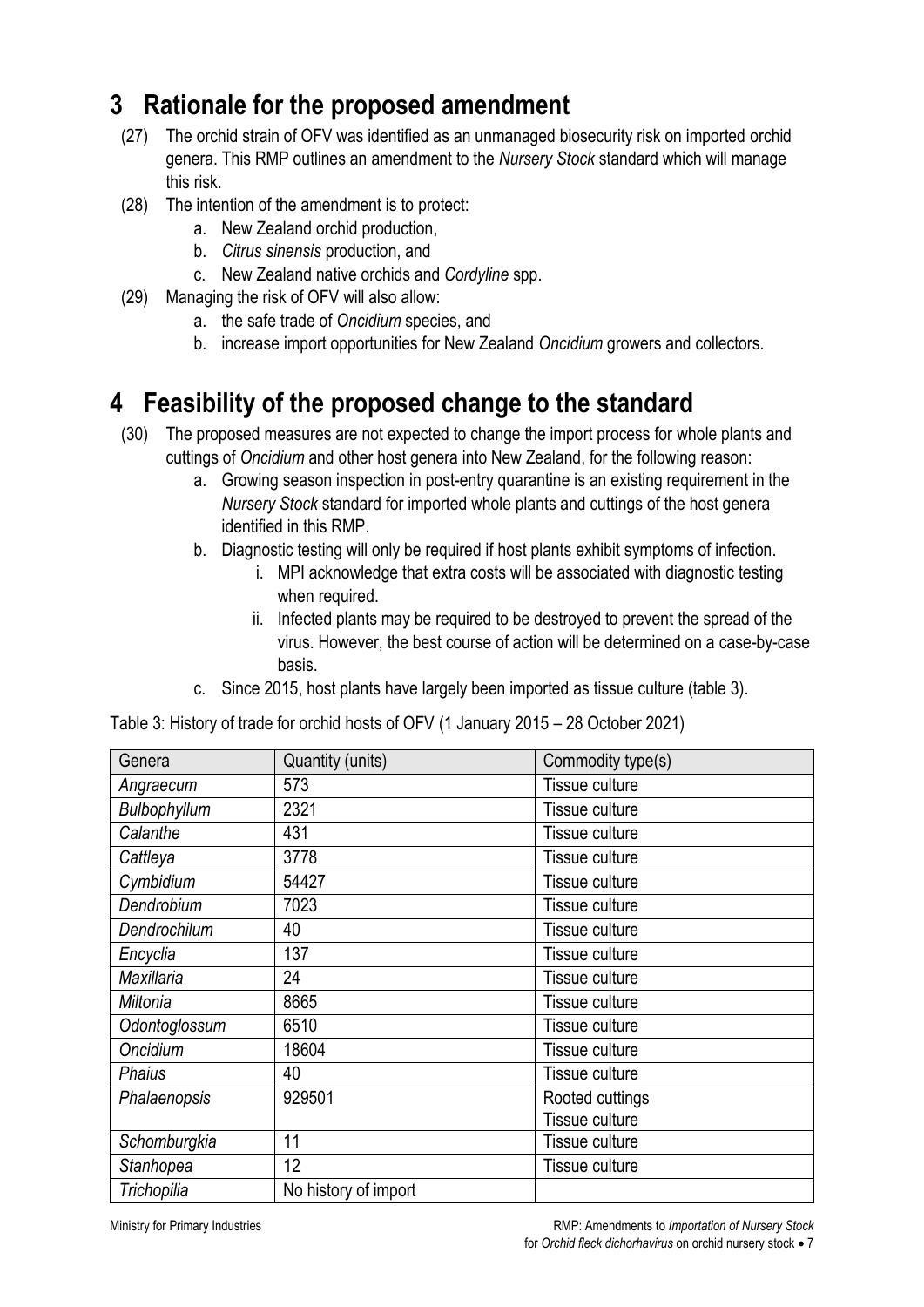| .<br>.<br>$\mathcal{U}^{\mathcal{C}}$<br>staium<br>- | $\sim$<br>.<br>$\sqrt{ }$<br>_<br>. | -<br><br>.<br>זנטו כ<br>71 IF |
|------------------------------------------------------|-------------------------------------|-------------------------------|
|------------------------------------------------------|-------------------------------------|-------------------------------|

### **5 References**

Ministry for Primary Industries (MPI). 2021. Pest Risk Assessment: *Orchid fleck virus* associated with imported whole plants of *Oncidium* and other genera. Ministry for Primary Industries; Wellington, NZ.

Official New Zealand Pest Register (ONZPR). 2022. Official New Zealand Pest Register. <https://pierpestregister.mpi.govt.nz/>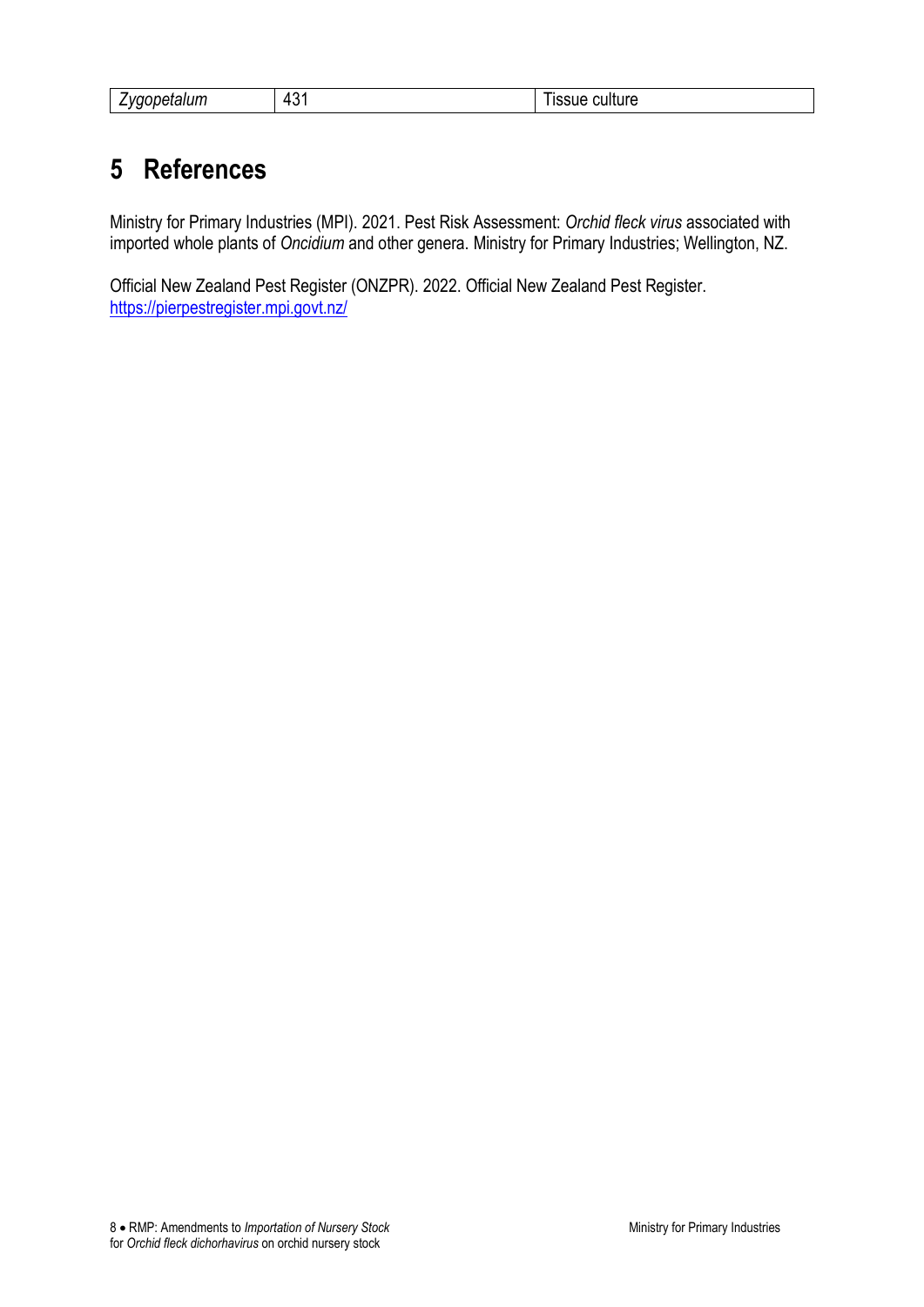## **Appendix**

| Table 1: Accepted Oncidium species as listed in Plants of the World Online (POWO) |  |  |  |  |  |  |
|-----------------------------------------------------------------------------------|--|--|--|--|--|--|
|-----------------------------------------------------------------------------------|--|--|--|--|--|--|

| Accepted species as listed on POWO                              | Currently eligible<br>for import |
|-----------------------------------------------------------------|----------------------------------|
| Oncidium abortivoides M.W.Chase & N.H.Williams                  |                                  |
| Oncidium abortivum Rchb.f.                                      | Υ                                |
| Oncidium abruptum Linden & Rchb.f. ex Kraenzl.                  |                                  |
| Oncidium acinaceum Lindl.                                       |                                  |
| Oncidium × acuminatissimum (Rchb.f.) M.W.Chase & N.H.Williams   |                                  |
| Oncidium adamsii (Dodson) M.W.Chase & N.H.Williams              |                                  |
| Oncidium adelaidae Königer                                      |                                  |
| Oncidium × adrianae (L.Linden) M.W.Chase & N.H.Williams         |                                  |
| Oncidium alberti (P.Ortiz) M.W.Chase & N.H.Williams             |                                  |
| Oncidium albicans Königer                                       |                                  |
| Oncidium alexandrae (Bateman) M.W.Chase & N.H.Williams          |                                  |
| Oncidium allenii Dressler                                       |                                  |
| Oncidium altissimum (Jacq.) Sw.                                 | Υ                                |
| Oncidium alvarezii (P.Ortiz) M.W.Chase & N.H.Williams           |                                  |
| Oncidium amabile Rchb.f.                                        |                                  |
| Oncidium amazonicum (Schltr.) M.W.Chase & N.H.Williams          |                                  |
| Oncidium amoenum A.Rich. & Galeotti                             |                                  |
| Oncidium × andersonianum (Rchb.f.) M.W.Chase & N.H.Williams     |                                  |
| Oncidium andradeanum Dodson & D.E.Benn.                         |                                  |
| Oncidium × andreetteanum (Dalström & G.Merino) J.M.H.Shaw       |                                  |
| Oncidium anguloi P.Ortiz                                        |                                  |
| Oncidium angustisegmentum D.E.Benn. & Christenson               |                                  |
| Oncidium ansiferum Rchb.f.                                      | Υ                                |
| Oncidium anthocrene Rchb.f.                                     | Υ                                |
| Oncidium antioquiense Kraenzl.                                  |                                  |
| Oncidium arangoi (Königer) M.W.Chase & N.H.Williams             |                                  |
| Oncidium ariasii Königer                                        |                                  |
| Oncidium aristuliferum (Kraenzl.) M.W.Chase & N.H.Williams      |                                  |
| Oncidium armatum (Rchb.f.) M.W.Chase & N.H.Williams             |                                  |
| Oncidium aspidorhinum (F.Lehm.) M.W.Chase & N.H.Williams        |                                  |
| Oncidium astranthum (Linden & Rchb.f.) M.W.Chase & N.H.Williams |                                  |
| Oncidium aurarium Rchb.f.                                       |                                  |
| Oncidium auriculatoides M.W.Chase & N.H.Williams                |                                  |
| Oncidium auriculatum (Rolfe) M.W.Chase & N.H.Williams           |                                  |
| Oncidium auroincarum (Dalström & Ruíz Pérez) J.M.H.Shaw         |                                  |
| Oncidium ayabacanum D.E.Benn. & Christenson                     |                                  |
| Oncidium baccatum Garay & Dunst.                                |                                  |
| Oncidium × baronii J.M.H.Shaw                                   |                                  |
| Oncidium baueri Lindl.                                          | Υ                                |
| Oncidium befortianum Königer                                    |                                  |
| Oncidium bennettii Christenson                                  |                                  |
| Oncidium bicallosoides M.W.Chase & N.H.Williams                 |                                  |
| Oncidium blandum (Rchb.f.) M.W.Chase & N.H.Williams             |                                  |
| Oncidium × bockemuhliae J.M.H.Shaw                              |                                  |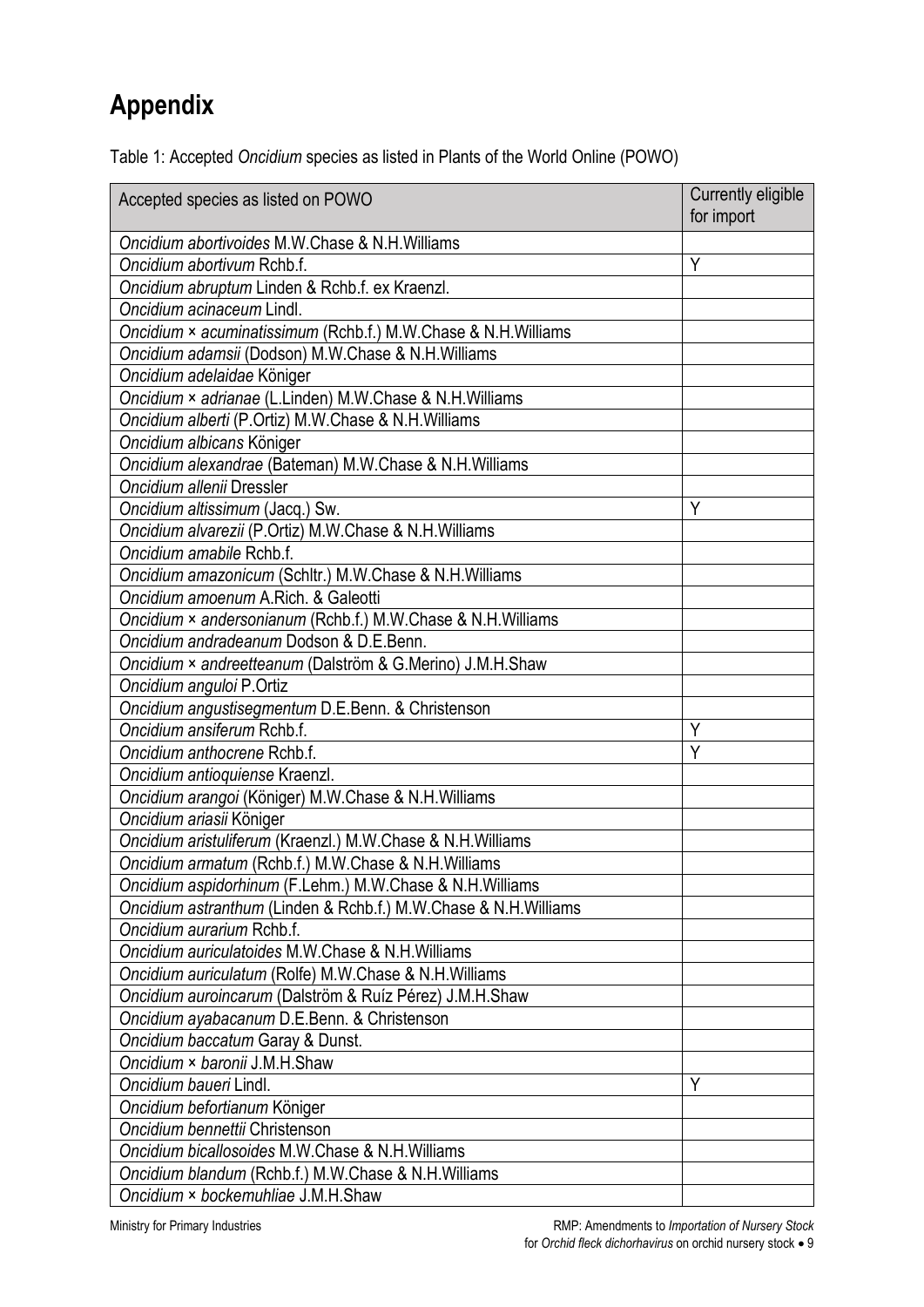| Accepted species as listed on POWO                                         | Currently eligible<br>for import |
|----------------------------------------------------------------------------|----------------------------------|
| Oncidium boothianum Rchb.f.                                                |                                  |
| Oncidium brachyandrum Lindl.                                               |                                  |
| Oncidium bracteatum Warsz. & Rchb.f.                                       |                                  |
| Oncidium × brandtii (Kraenzl. & Wittm.) M.W.Chase & N.H.Williams           |                                  |
| Oncidium braunii Regel                                                     |                                  |
| Oncidium brevicorne (Königer & J.Portilla) M.W.Chase & N.H.Williams        |                                  |
| Oncidium brevilabrum Rolfe                                                 |                                  |
| Oncidium brownii (Garay) M.W.Chase & N.H.Williams                          |                                  |
| Oncidium bryocladium Schltr.                                               |                                  |
| Oncidium bryolophotum Rchb.f.                                              |                                  |
| Oncidium buchtienoides M.W.Chase & N.H.Williams                            |                                  |
| Oncidium bustosii Königer                                                  |                                  |
| Oncidium cajamarcae Schltr.                                                |                                  |
| Oncidium calanthum Rchb.f.                                                 |                                  |
| Oncidium callacallaense (D.E.Benn. & Christenson) M.W.Chase & N.H.Williams |                                  |
| Oncidium caminiophorum Rchb.f.                                             |                                  |
| Oncidium caquetanum (Schltr.) M.W.Chase & N.H.Williams                     |                                  |
| Oncidium cardioglossum (Pupulin) M.W.Chase & N.H.Williams                  |                                  |
| Oncidium cardiostigma Rchb.f.                                              |                                  |
| Oncidium cariniferum (Rchb.f.) Beer                                        | Y                                |
| Oncidium caucanum Schltr.                                                  |                                  |
| Oncidium × charlesworthii H.J.Veitch                                       |                                  |
| Oncidium chasei (D.E.Benn. & Christenson) M.W.Chase & N.H.Williams         |                                  |
| Oncidium cheirophorum Rchb.f.                                              | Υ                                |
| Oncidium chrysomorphum Lindl.                                              |                                  |
| Oncidium ciliicolumna (Szlach. & Kolan.) J.M.H.Shaw                        |                                  |
| Oncidium cinnamomeum (R.Warner & B.S.Williams) M.W.Chase & N.H.Williams    |                                  |
| Oncidium cirrhosum (Lindl.) Beer                                           |                                  |
| Oncidium citrinum Lindl.                                                   |                                  |
| Oncidium clovesianum (V.P.Castro & M.M.L.L.Cardoso) J.M.H.Shaw             |                                  |
| Oncidium colombianum (Szlach. & Kolan.) J.M.H.Shaw                         |                                  |
| Oncidium constrictum (Lindl.) Beer                                         |                                  |
| Oncidium contaypacchaense (D.E.Benn. & Christenson) M.W.Chase &            |                                  |
| N.H. Williams                                                              |                                  |
| Oncidium × cookianum (Rolfe) M.W.Chase & N.H.Williams                      |                                  |
| Oncidium coquianum Pupulin & Dalström                                      |                                  |
| Oncidium × coradinei (Rchb.f.) M.W.Chase & N.H.Williams                    |                                  |
| Oncidium crassidactylum (Dalström & Ruíz Pérez) J.M.H.Shaw                 |                                  |
| Oncidium crassopterum Chiron                                               |                                  |
| Oncidium crescentilabium (C.Schweinf.) M.W.Chase & N.H.Williams            |                                  |
| Oncidium crinitum (Rchb.f.) M.W.Chase & N.H.Williams                       |                                  |
| Oncidium cristatellum Garay                                                | Y                                |
| Oncidium cristatum (Lindl.) Beer                                           | Y                                |
| Oncidium croatii (Szlach. & Kolan.) J.M.H.Shaw                             |                                  |
| Oncidium crocidipterum (Rchb.f.) M.W.Chase & N.H.Williams                  |                                  |
| Oncidium cruciferum Rchb.f. & Warsz.                                       | Y                                |
| Oncidium cruentoides M.W.Chase & N.H.Williams                              |                                  |
| Oncidium cuculligerum (Schltr.) M.W.Chase & N.H.Williams                   |                                  |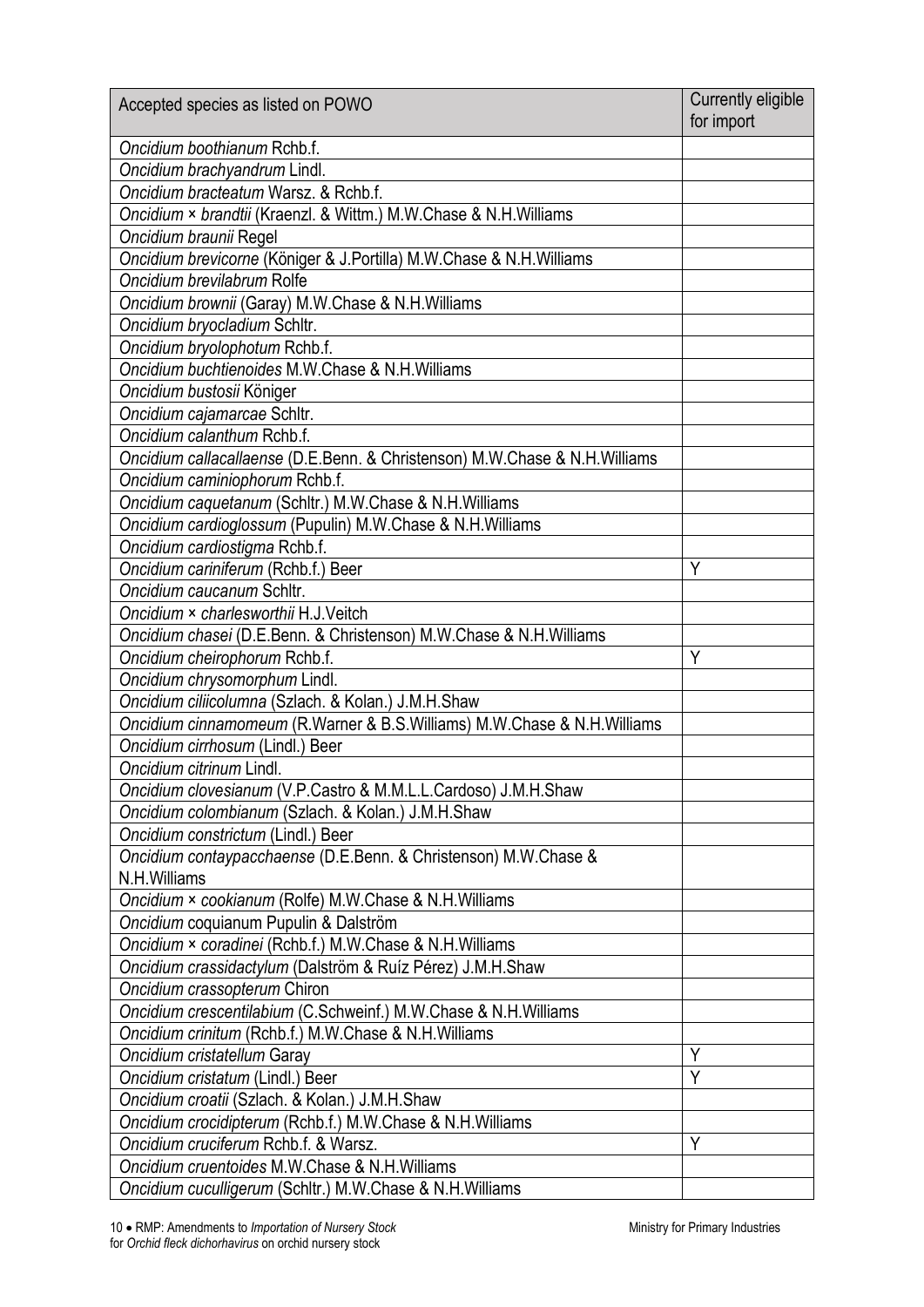| Accepted species as listed on POWO                                       | Currently eligible<br>for import |
|--------------------------------------------------------------------------|----------------------------------|
| Oncidium cultratum Lindl.                                                |                                  |
| Oncidium curvipetalum (D.E.Benn. & Christenson) M.W.Chase & N.H.Williams |                                  |
| Oncidium dactyliferum Garay & Dunst.                                     |                                  |
| Oncidium dactylopterum Rchb.f.                                           |                                  |
| Oncidium deburghgraeveanum (Dalström & G.Merino) J.M.H.Shaw              |                                  |
| Oncidium decorum Königer                                                 |                                  |
| Oncidium deltoideum Lindl.                                               |                                  |
| Oncidium × denisoniae (Anon.) J.M.H.Shaw                                 |                                  |
| Oncidium dichromaticum Rchb.f.                                           |                                  |
| Oncidium × dicranophorum (Rchb.f.) M.W.Chase & N.H.Williams              |                                  |
| Oncidium digitoides M.W.Chase & N.H.Williams                             |                                  |
| Oncidium dilatatum (Rchb.f.) M.W.Chase & N.H.Williams                    |                                  |
| Oncidium discobulbon Kraenzl.                                            |                                  |
| Oncidium dracoceps (Dalström) M.W.Chase & N.H.Williams                   |                                  |
| Oncidium dulcineae (Pupulin & G.A.Rojas) M.W.Chase & N.H.Williams        |                                  |
| Oncidium echinops Königer                                                |                                  |
| Oncidium eliae (Rolfe) M.W.Chase & N.H.Williams                          |                                  |
| Oncidium emaculatum Ravenna                                              |                                  |
| Oncidium endocharis Rchb.f.                                              |                                  |
| Oncidium ensatum Lindl.                                                  |                                  |
| Oncidium epidendroides (Kunth) Beer                                      |                                  |
| Oncidium estradae Dodson                                                 |                                  |
| Oncidium exalatum Hágsater                                               |                                  |
| Oncidium × excellens (Rchb.f.) M.W.Chase & N.H.Williams                  |                                  |
| Oncidium fasciferum Rchb.f. & Warsz.                                     |                                  |
| Oncidium filamentosum (Dalström & Ruíz Pérez) J.M.H.Shaw                 |                                  |
| Oncidium flavobrunneum (Senghas) M.W.Chase & N.H.Williams                |                                  |
| Oncidium fleckiorum Königer                                              |                                  |
| Oncidium fuchsii Königer                                                 |                                  |
| Oncidium furcatum (Dalström) J.M.H.Shaw                                  |                                  |
| Oncidium fuscatum Rchb.f.                                                | Y                                |
| Oncidium galianoi (Dalström & P.Nuñez) M.W.Chase & N.H.Williams          |                                  |
| Oncidium garcia-barrigae (Szlach. & Kolan.) J.M.H.Shaw                   |                                  |
| Oncidium × gardstyle Braem & Campacci                                    |                                  |
| Oncidium gaviotaense (Szlach. & Kolan.) J.M.H.Shaw                       |                                  |
| Oncidium gayi J.M.H.Shaw                                                 |                                  |
| Oncidium geertianum C.Morren                                             |                                  |
| Oncidium gentryi (Dodson) M.W.Chase & N.H.Williams                       |                                  |
| Oncidium ghiesbreghtianum A.Rich. & Galeotti                             |                                  |
| Oncidium gloriosum (Linden & Rchb.f.) M.W.Chase & N.H.Williams           |                                  |
| Oncidium gramazuense (D.E.Benn. & Christenson) M.W.Chase & N.H.Williams  |                                  |
| Oncidium gramineum (Poepp. & Endl.) M.W.Chase & N.H.Williams             |                                  |
| Oncidium graminifolium (Lindl.) Lindl.                                   |                                  |
| Oncidium hallii (Lindl.) Beer                                            |                                  |
| Oncidium hapalotyle Schltr.                                              |                                  |
| Oncidium harryanum (Rchb.f.) M.W.Chase & N.H.Williams                    |                                  |
| Oncidium hastatum (Bateman) Lindl.                                       | Y                                |
| Oncidium hastilabium (Lindl.) Beer                                       |                                  |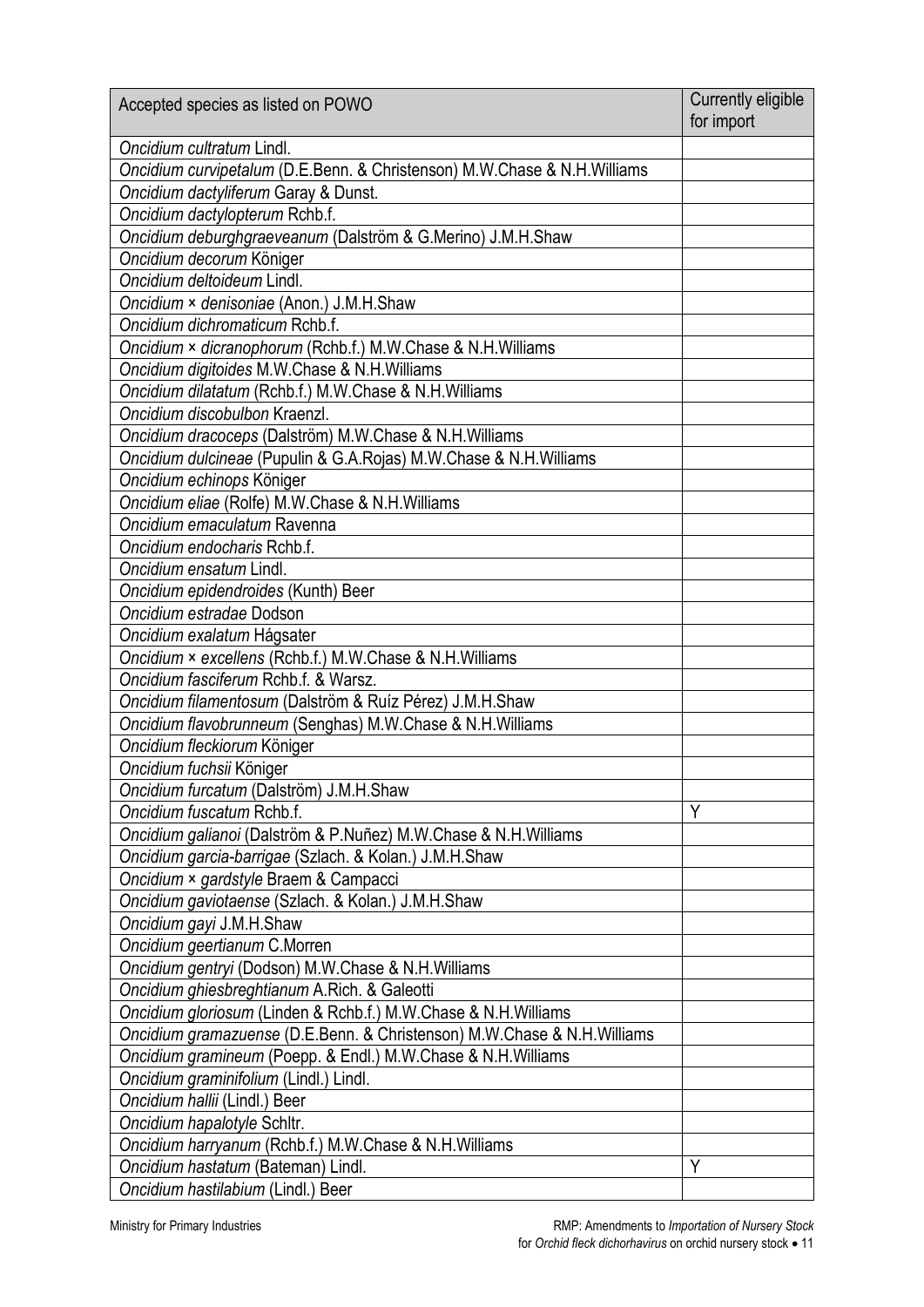| Accepted species as listed on POWO                        | Currently eligible<br>for import |
|-----------------------------------------------------------|----------------------------------|
| Oncidium hauensteinii (Königer) M.W.Chase & N.H.Williams  |                                  |
| Oncidium heinzelii Königer                                |                                  |
| Oncidium henning-jensenii Pupulin & Bogarín               |                                  |
| Oncidium hennisii (Rolfe) M.W.Chase & N.H.Williams        |                                  |
| Oncidium hermansianum (Königer) M.W.Chase & N.H.Williams  |                                  |
| Oncidium herrenhusanum Königer & Schlumpb.                |                                  |
| Oncidium heteranthum Poepp. & Endl.                       | Y                                |
| Oncidium heterodactylum Kraenzl.                          |                                  |
| Oncidium heterosepalum (Rchb.f.) M.W.Chase & N.H.Williams |                                  |
| Oncidium hieroglyphicum Rchb.f. & Warsz.                  |                                  |
| Oncidium × hinnus (Rchb.f.) M.W.Chase & N.H.Williams      |                                  |
| Oncidium hintonii L.O.Williams                            |                                  |
| Oncidium hirtziana J.M.H.Shaw                             |                                  |
| Oncidium hirtzoides M.W.Chase & N.H.Williams              |                                  |
| Oncidium huebneri (Mansf.) M.W.Chase & N.H.Williams       |                                  |
| Oncidium hymenanthum (Schltr.) M.W.Chase & N.H.Williams   |                                  |
| Oncidium hyphaematicum Rchb.f.                            | Υ                                |
| Oncidium ibis (Schltr.) M.W.Chase & N.H.Williams          |                                  |
| Oncidium imitans Dressler                                 |                                  |
| Oncidium incurvum Barker ex Lindl.                        | Y                                |
| Oncidium × inopinatum Christenson                         |                                  |
| Oncidium inouei T.Hashim.                                 |                                  |
| Oncidium integrilabre (Pupulin) M.W.Chase & N.H.Williams  |                                  |
| Oncidium ionopterum Rchb.f.                               |                                  |
| Oncidium iricolor Rchb.f.                                 |                                  |
| Oncidium isthmi Schltr.                                   | Y                                |
| Oncidium ivoneae Königer                                  |                                  |
| Oncidium jarmilae Königer                                 |                                  |
| Oncidium javieri Archila                                  |                                  |
| Oncidium × jereziorum (Dalström & Deburghgr.) J.M.H.Shaw  |                                  |
| Oncidium juninense (Schltr.) M.W.Chase & N.H.Williams     |                                  |
| Oncidium karwinskii (Lindl.) Lindl.                       |                                  |
| Oncidium kegeljanii (É.Morren) M.W.Chase & N.H.Williams   |                                  |
| Oncidium khoochongyeei J.M.H.Shaw                         |                                  |
| Oncidium koechlinianum Collantes & G.Gerlach              |                                  |
| Oncidium koenigeri M.W.Chase & N.H.Williams               |                                  |
| Oncidium × kraenzlinii (O'Brien) M.W.Chase & N.H.Williams |                                  |
| Oncidium laeve (Lindl.) Beer                              |                                  |
| Oncidium Iancifolium Lindl.                               |                                  |
| Oncidium leeanum (Rchb.f.) M.W.Chase & N.H.Williams       |                                  |
| Oncidium lehmannianum (Kraenzl.) M.W.Chase & N.H.Williams |                                  |
| Oncidium lehmannii (Rchb.f.) M.W.Chase & N.H.Williams     |                                  |
| Oncidium Ieleui R. Jiménez & Soto Arenas                  |                                  |
| Oncidium lentiginosum Rchb.f.                             |                                  |
| Oncidium leopardinum Lindl.                               |                                  |
| Oncidium lepidum Linden & Rchb.f.                         |                                  |
| Oncidium lepturum Rchb.f.                                 |                                  |
| Oncidium leucochilum Bateman ex Lindl.                    | Y                                |
|                                                           |                                  |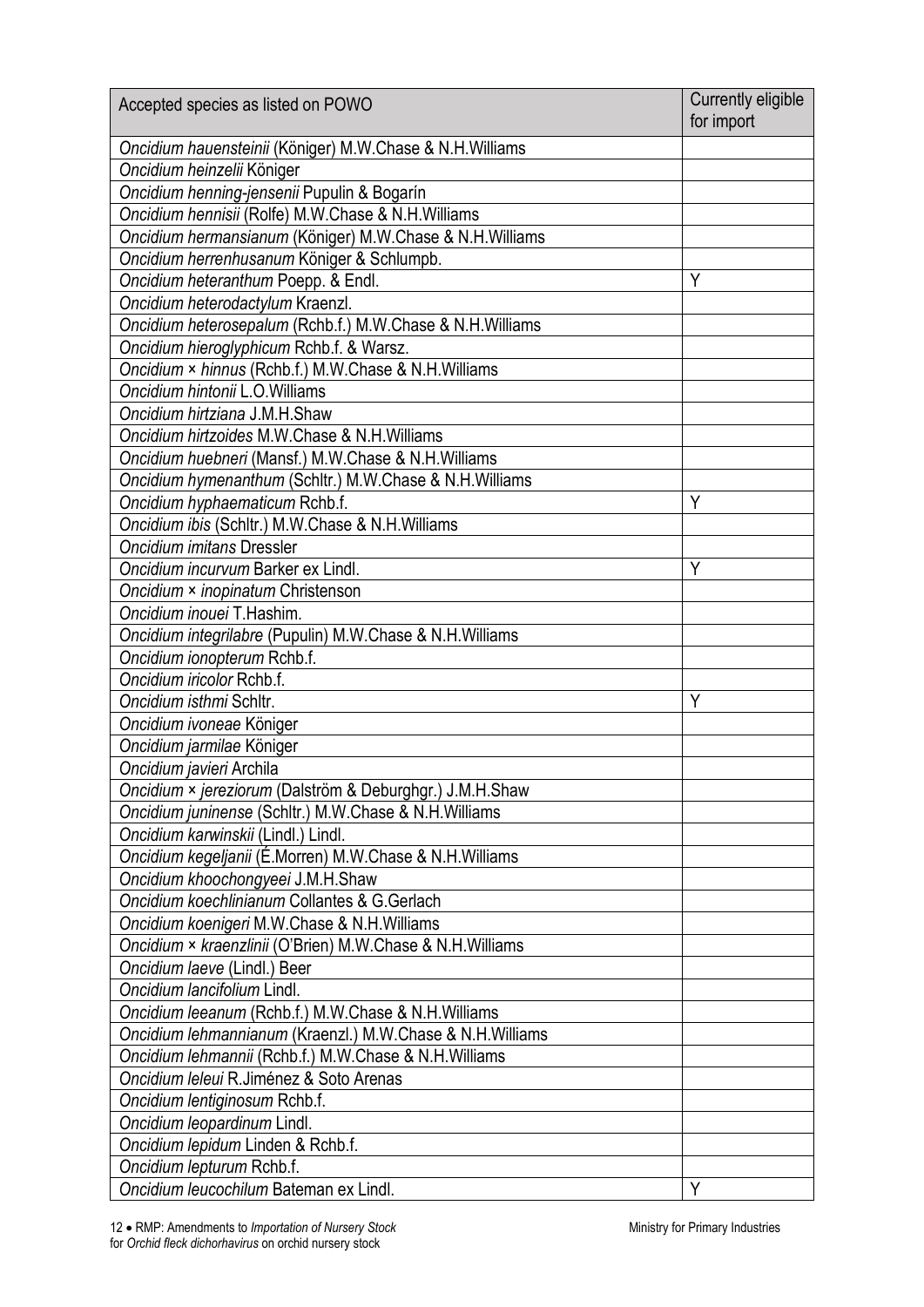| Accepted species as listed on POWO                                         | Currently eligible<br>for import |
|----------------------------------------------------------------------------|----------------------------------|
| Oncidium leucomelas (Rchb.f.) Dressler & N.H. Williams                     |                                  |
| Oncidium ligiae Königer                                                    |                                  |
| Oncidium × limbatum (Rchb.f.) M.W.Chase & N.H.Williams                     |                                  |
| Oncidium lindleyoides M.W.Chase & N.H.Williams                             |                                  |
| Oncidium lineoligerum Rchb.f. & Warsz.                                     |                                  |
| Oncidium lisae Königer                                                     |                                  |
| Oncidium llanachagaense (D.E.Benn. & Christenson) M.W.Chase & N.H.Williams |                                  |
| Oncidium Iucianianum (Rchb.f.) M.W.Chase & N.H.Williams                    |                                  |
| Oncidium × Iudwigianum (Roeth) J.M.H.Shaw                                  |                                  |
| Oncidium × Iueroroides M.W.Chase & N.H.Williams                            |                                  |
| Oncidium luteopurpureum (Lindl.) Beer                                      |                                  |
| Oncidium luteum Rolfe                                                      |                                  |
| Oncidium lutzii (Königer) M.W.Chase & N.H.Williams                         |                                  |
| Oncidium lykaiosii R.Vásquez & Dodson                                      |                                  |
| Oncidium machupicchuense (D.E.Benn. & Christenson) M.W.Chase &             |                                  |
| N.H. Williams                                                              |                                  |
| Oncidium macrobulbon (Kraenzl.) M.W.Chase & N.H.Williams                   |                                  |
| Oncidium maculatum (Lindl.) Lindl.                                         |                                  |
| Oncidium × maderoanum J.M.H.Shaw                                           |                                  |
| Oncidium maduroi Dressler                                                  |                                  |
| Oncidium magdalenae Rchb.f.                                                |                                  |
| Oncidium magnificum Senghas                                                |                                  |
| Oncidium maizifolium Lindl.                                                |                                  |
| Oncidium malleiferum (Rchb.f.) M.W.Chase & N.H.Williams                    |                                  |
| Oncidium mandritum (Szlach. & Kolan.) J.M.H.Shaw                           |                                  |
| Oncidium manningianum Königer                                              |                                  |
| Oncidium mantense Dodson & R.Estrada                                       |                                  |
| Oncidium manuelariasii M.W.Chase & N.H.Williams                            |                                  |
| Oncidium marinii (Königer) M.W.Chase & N.H.Williams                        |                                  |
| Oncidium × marriottianum (Rchb.f.) M.W.Chase & N.H.Williams                |                                  |
| Oncidium martinezii Königer                                                |                                  |
| Oncidium massangei É.Morren                                                |                                  |
| Oncidium mathieuanum Rchb.f. & Warsz.                                      |                                  |
| Oncidium medinense (Campacci) J.M.H.Shaw                                   |                                  |
| Oncidium mexicanum (L.O.Williams) M.W.Chase & N.H.Williams                 |                                  |
| Oncidium micklowii (Dalström) M.W.Chase & N.H.Williams                     |                                  |
| Oncidium microstigma Rchb.f.                                               |                                  |
| Oncidium millianum Rchb.f.                                                 |                                  |
| Oncidium minaxoides M.W.Chase & N.H.Williams                               |                                  |
| Oncidium mirandoides M.W.Chase & N.H.Williams                              |                                  |
| Oncidium mirandum (Rchb.f.) M.W.Chase & N.H.Williams                       |                                  |
| Oncidium mixturum (Dalström & Sönnemark) M.W.Chase & N.H.Williams          |                                  |
| Oncidium morganii (Dodson) M.W.Chase & N.H.Williams                        |                                  |
| Oncidium multistellare (Rchb.f.) M.W.Chase & N.H.Williams                  |                                  |
| Oncidium × mulus (Rchb.f.) M.W.Chase & N.H.Williams                        |                                  |
| Oncidium × murrellianum (Rchb.f.) M.W.Chase & N.H.Williams                 |                                  |
| Oncidium naevium (Lindl.) Beer                                             |                                  |
| Oncidium nebulosum Lindl.                                                  |                                  |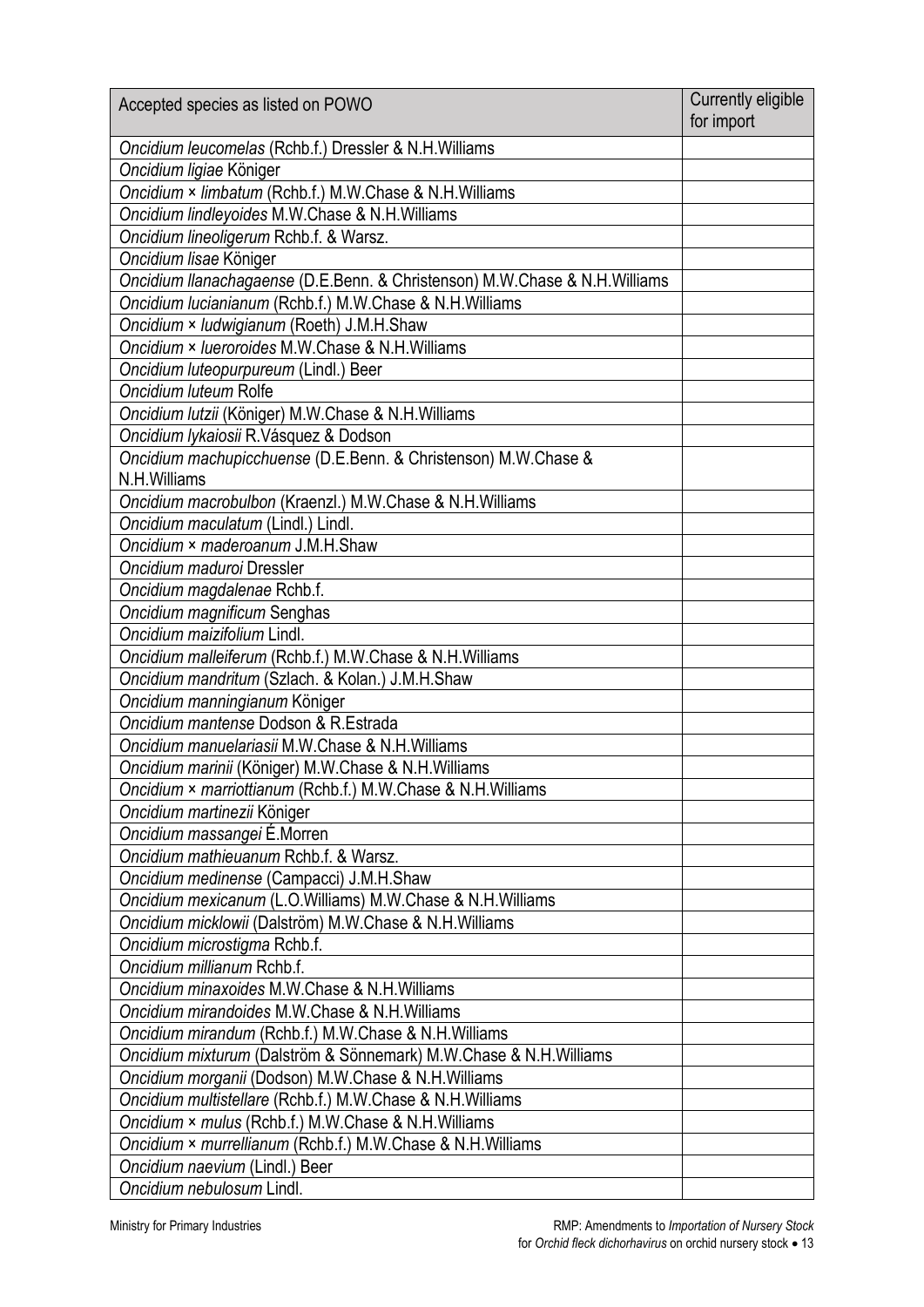| Accepted species as listed on POWO                                                      | Currently eligible<br>for import |
|-----------------------------------------------------------------------------------------|----------------------------------|
| Oncidium neovierlingii J.M.H.Shaw                                                       |                                  |
| Oncidium nevadense (Rchb.f.) M.W.Chase & N.H.Williams                                   |                                  |
| Oncidium niesseniae Königer                                                             |                                  |
| Oncidium nigratum Lindl. & Paxton                                                       |                                  |
| Oncidium nobile (Rchb.f.) M.W.Chase & N.H.Williams                                      |                                  |
| Oncidium noezlianum (Mast.) M.W.Chase & N.H.Williams                                    |                                  |
| Oncidium oblongatum Lindl.                                                              | Y                                |
| Oncidium obryzatoides Kraenzl.                                                          |                                  |
| Oncidium obryzatum Rchb.f. & Warsz.                                                     | Y                                |
| Oncidium obstipum Königer & Posada                                                      |                                  |
| Oncidium odoratum (Lindl.) Beer                                                         |                                  |
| Oncidium oliganthum (Rchb.f.) L.O. Williams ex Correll                                  | Y                                |
| Oncidium orbatum Kraenzl.                                                               |                                  |
| Oncidium ornithocephalum Lindl.                                                         |                                  |
| Oncidium ornithopodum Rchb.f.                                                           |                                  |
| Oncidium ornithorhynchum Kunth                                                          | Y                                |
| Oncidium orthostatoides D.E.Benn. & Christenson                                         |                                  |
| Oncidium orthotis Rchb.f.                                                               |                                  |
| Oncidium oviedomotae Hágsater                                                           |                                  |
| Oncidium oxyceras (Königer & J.G.Weinm.) M.W.Chase & N.H.Williams                       |                                  |
| Oncidium panamense Schltr.                                                              |                                  |
| Oncidium panchrysum Lindl.                                                              |                                  |
| Oncidium panduratoides M.W.Chase & N.H.Williams                                         |                                  |
| Oncidium panduratum Rolfe                                                               |                                  |
| Oncidium papilioides M.W.Chase & N.H.Williams                                           |                                  |
| Oncidium parviflorum L.O. Williams                                                      |                                  |
|                                                                                         |                                  |
| Oncidium × pauwelsii (Rolfe) J.M.H.Shaw                                                 |                                  |
| Oncidium peltiforme Königer                                                             |                                  |
| Oncidium pentadactylon Lindl.                                                           |                                  |
| Oncidium pergameneum Lindl.<br>Oncidium perpusillum (Kraenzl.) M.W.Chase & N.H.Williams |                                  |
|                                                                                         |                                  |
| Oncidium pichinchense (Dodson) M.W.Chase & N.H.Williams                                 |                                  |
| Oncidium pictum Kunth                                                                   |                                  |
| Oncidium picturatissimum (Kraenzl.) M.W.Chase & N.H.Williams                            |                                  |
| Oncidium picturatum Rchb.f.                                                             |                                  |
| Oncidium planilabre Lindl.                                                              |                                  |
| Oncidium platychilum Schltr.                                                            |                                  |
| Oncidium platynaris (Dalström) M.W.Chase & N.H.Williams                                 |                                  |
| Oncidium poikilostalix (Kraenzl.) M.W.Chase & N.H.Williams                              |                                  |
| Oncidium polyadenium Lindl.                                                             |                                  |
| Oncidium polycladium Rchb.f. ex Lindl.                                                  |                                  |
| Oncidium pongratzianum Königer & J.Portilla                                             |                                  |
| Oncidium portillae Königer                                                              |                                  |
| Oncidium portillaellum M.W.Chase & N.H.Williams                                         |                                  |
| Oncidium portilloides M.W.Chase & N.H.Williams                                          |                                  |
| Oncidium portmannii (Bockemühl) M.W.Chase & N.H.Williams                                |                                  |
| Oncidium posadaroides M.W.Chase & N.H.Williams                                          |                                  |
| Oncidium posadarum Königer                                                              |                                  |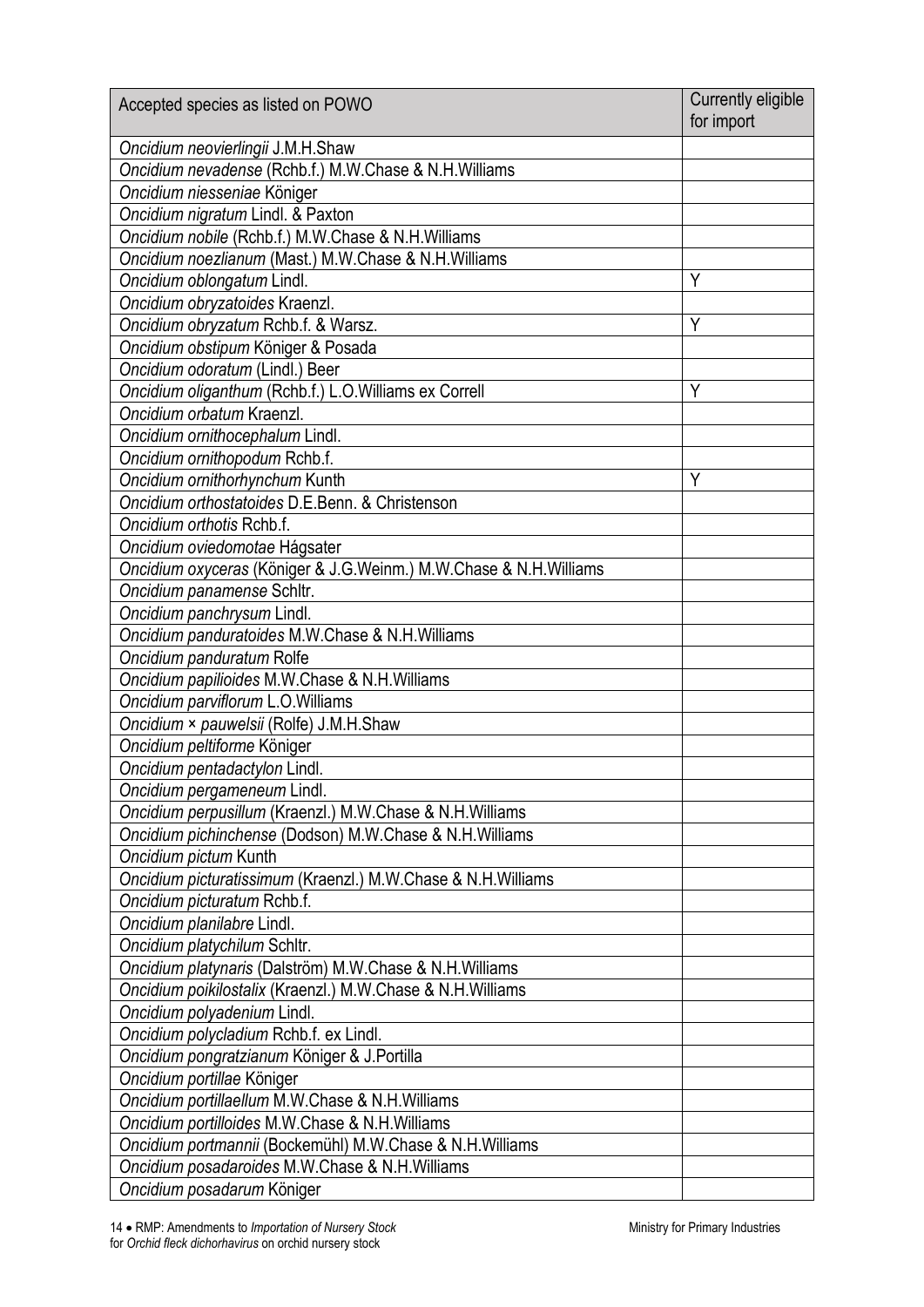| Accepted species as listed on POWO                                        | Currently eligible<br>for import |
|---------------------------------------------------------------------------|----------------------------------|
| Oncidium povedanum (P.Ortiz) M.W.Chase & N.H.Williams                     |                                  |
| Oncidium praenitens (Rchb.f.) M.W.Chase & N.H.Williams                    |                                  |
| Oncidium praestanoides M.W.Chase & N.H.Williams                           |                                  |
| Oncidium × praevisum (Rolfe) J.M.H.Shaw                                   |                                  |
| Oncidium pseudounguiculatum (Pupulin & Dressler) M.W.Chase & N.H.Williams |                                  |
| Oncidium punctulatum Dressler                                             |                                  |
| Oncidium putumayense (P.Ortiz) M.W.Chase & N.H.Williams                   |                                  |
| Oncidium reflexum Lindl.                                                  |                                  |
| Oncidium regentianum J.M.H.Shaw                                           |                                  |
| Oncidium reichenheimii (Linden & Rchb.f.) Garay & Stacy                   |                                  |
| Oncidium renatoi (Königer) M.W.Chase & N.H.Williams                       |                                  |
| Oncidium retusum Lindl.                                                   |                                  |
| Oncidium reversoides M.W.Chase & N.H.Williams                             |                                  |
| Oncidium reversum (Rchb.f.) M.W.Chase & N.H.Williams                      |                                  |
| Oncidium rhynchanthum (Rchb.f.) M.W.Chase & N.H.Williams                  |                                  |
| Oncidium rionegrense Archila & Chiron                                     |                                  |
| Oncidium rodrigoi Königer                                                 |                                  |
| Oncidium × rolfei J.M.H.Shaw                                              |                                  |
| Oncidium romanii Königer                                                  |                                  |
| Oncidium roseoides M.W.Chase & N.H.Williams                               |                                  |
| Oncidium rutkisii Foldats                                                 |                                  |
| Oncidium sarahforsythiae J.M.H.Shaw                                       |                                  |
| Oncidium sathishkumarii J.M.H.Shaw                                        |                                  |
| Oncidium savegrensis (Pupulin) M.W.Chase & N.H.Williams                   |                                  |
| Oncidium saxicola Schltr.                                                 |                                  |
| Oncidium sceptrum (Rchb.f. & Warsz.) M.W.Chase & N.H.Williams             |                                  |
| Oncidium schildhaueri Königer                                             |                                  |
| Oncidium schillerianum Rchb.f.                                            |                                  |
| Oncidium schroederianum (O'Brien) Garay & Stacy                           |                                  |
| Oncidium sengerorum (Königer) J.M.H.Shaw                                  |                                  |
| Oncidium sergii (P.Ortiz) M.W.Chase & N.H.Williams                        |                                  |
| Oncidium sessile Lindl. & Paxton                                          |                                  |
| Oncidium silvanoi Königer                                                 |                                  |
| Oncidium sipaliwinense (Szlach. & Kolan.) J.M.H.Shaw                      |                                  |
| Oncidium sotoanum R.Jiménez & Hágsater                                    |                                  |
| Oncidium spectatissimum (Lindl.) M.W.Chase & N.H.Williams                 |                                  |
| Oncidium sphacelatum Lindl.                                               | Y                                |
| Oncidium stelligerum Rchb.f.                                              |                                  |
| Oncidium × stellimicans (Rchb.f.) M.W.Chase & N.H.Williams                |                                  |
| Oncidium stenobulbon Kraenzl.                                             |                                  |
| Oncidium stenoglossum (Schltr.) Dressler & N.H. Williams                  |                                  |
| Oncidium storkii Ames & C.Schweinf.                                       |                                  |
| Oncidium strictum (Cogn.) M.W.Chase & N.H.Williams                        |                                  |
| Oncidium subnivalis (Szlach. & Kolan.) J.M.H.Shaw                         |                                  |
| Oncidium subuligerum (Rchb.f.) M.W.Chase & N.H.Williams                   |                                  |
| Oncidium surinamense (Szlach. & Kolan.) J.M.H.Shaw                        |                                  |
| Oncidium tectum Rchb.f.                                                   |                                  |
| Oncidium tenellum F.Gérard                                                |                                  |